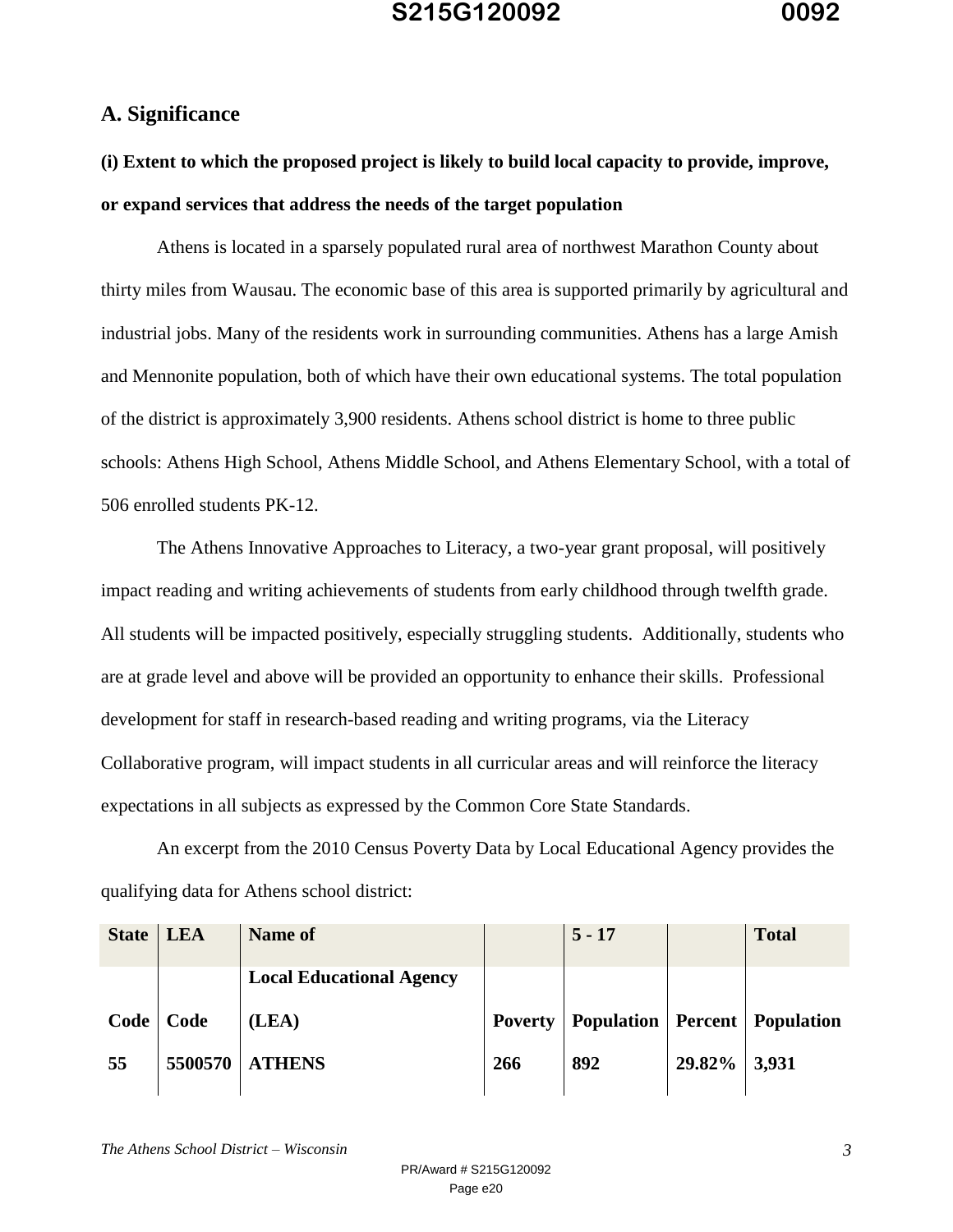An analysis of the most recent Wisconsin Knowledge and Concepts Examination (WKCE) supports the need of additional programs targeting improvement in literacy. WKCE is customized to measure the Wisconsin Model Academic Standards (WMAS) and is developed and designed by the Department of Public Instruction and Wisconsin educators in conjunction with CTB/McGraw-Hill. This standardized test is composed of items specifically designed for Wisconsin and a few commercially developed questions used in schools across the country. Students in grades 3, 5, 6, and 7 take tests in Reading and Mathematics. Students in grades 4, 8, and 10 take tests in Reading, Mathematics, Science, Language Arts, Writing, and Social Studies. WKCE is administered to all the students enrolled in Wisconsin public schools during the fall of each school year.

Data analyzed from the Wisconsin School District Performance Report retrieved from the Wisconsin Public Instruction website (https://apps2.dpi.wi.gov/sdpr/district-report.action) yield reading scores below state average in grades three, four, and eight. Athens school district grade three WKCE reading results were reported as 61.9% advanced-proficient with students statewide testing at 79.7% advanced-proficient; 17.8% below the statewide results. Of the six total schools within Athens athletic conference, Athens school district produced the second lowest advancedproficient reading scores at the second grade advanced-proficient reading level. Athens school district grade four reading results were reported as 74.2% advanced-proficient with students statewide testing at 81.5% advanced-proficient; 7.3% below the statewide results. Of the six total schools within the Athens athletic conference, Athens school district produced the second lowest advanced-proficient reading scores at the fourth grade reading level. Athens school district grade eight reading results were reported as 78.1% advanced-proficient with students statewide testing at 83.7% advanced-proficient; 5.6% below statewide results. Of the six total schools within the Athens athletic conference, Athens school district produced the lowest advanced-proficient reading scores at the eighth grade level. Athens school district grade ten reading results were reported as 93.6%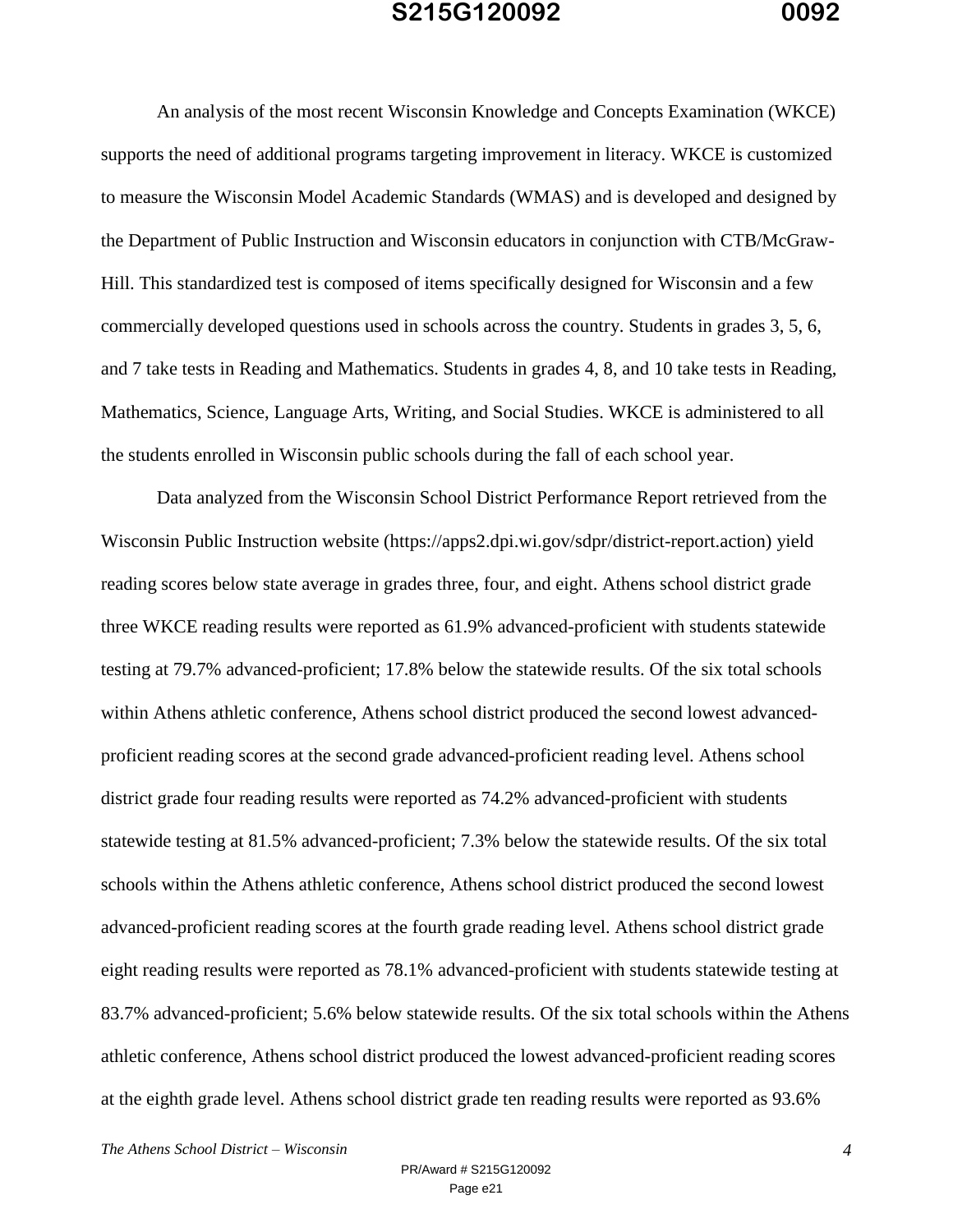advanced-proficient with students statewide testing at 78.2% advanced-proficient; 15.4% above the statewide results. Of the six total schools within the Athens athletic conference, Athens school district produced the highest advanced-proficient reading scores at the tenth grade level.

Additionally, Athens school district tested below statewide average in grades four and eight language arts advanced-proficient, WKCE results with scores of 67.7% and 40.6% respectively. Statewide advanced-proficient average is 76.8% in grade four and 64.2% in grade eight leaving an achievement gap of 9.1% and 23.6%.

Demonstrated weakness in grades 3, 4, and 8 reading and language arts advanced-proficient levels below statewide average calls for an intervention with the IAL grant. Building upon need demonstrated with WKCE results, there is also a research study conducted by Donald Hernandez, Professor of Sociology at the Hunter College City University of New York with support from the Annie E. Casey Foundation. This study found evidence to support poverty stricken students with supplemental literacy education. 29.82% of Athens school district students live in poverty. Coupling the poverty statistics with the weakened reading scores brings great need for intervention. Studies demonstrate that children living in poverty are less likely to graduate from high school and more likely to struggle in school. Findings from this study include:

- "About 16% of children who are not reading proficiently by the end of third grade do not graduate from high school on time, a rate four times greater than that for proficient readers;
- For children who were poor, lived in neighborhoods of concentrated poverty and not reading proficiently, the proportion jumped to 35%;
- Overall, 22% of children who lived in poverty do not graduate from high school, compared to 6% of those who have never been poor. The figure rises to 32% for students spending more than half of their childhood in poverty;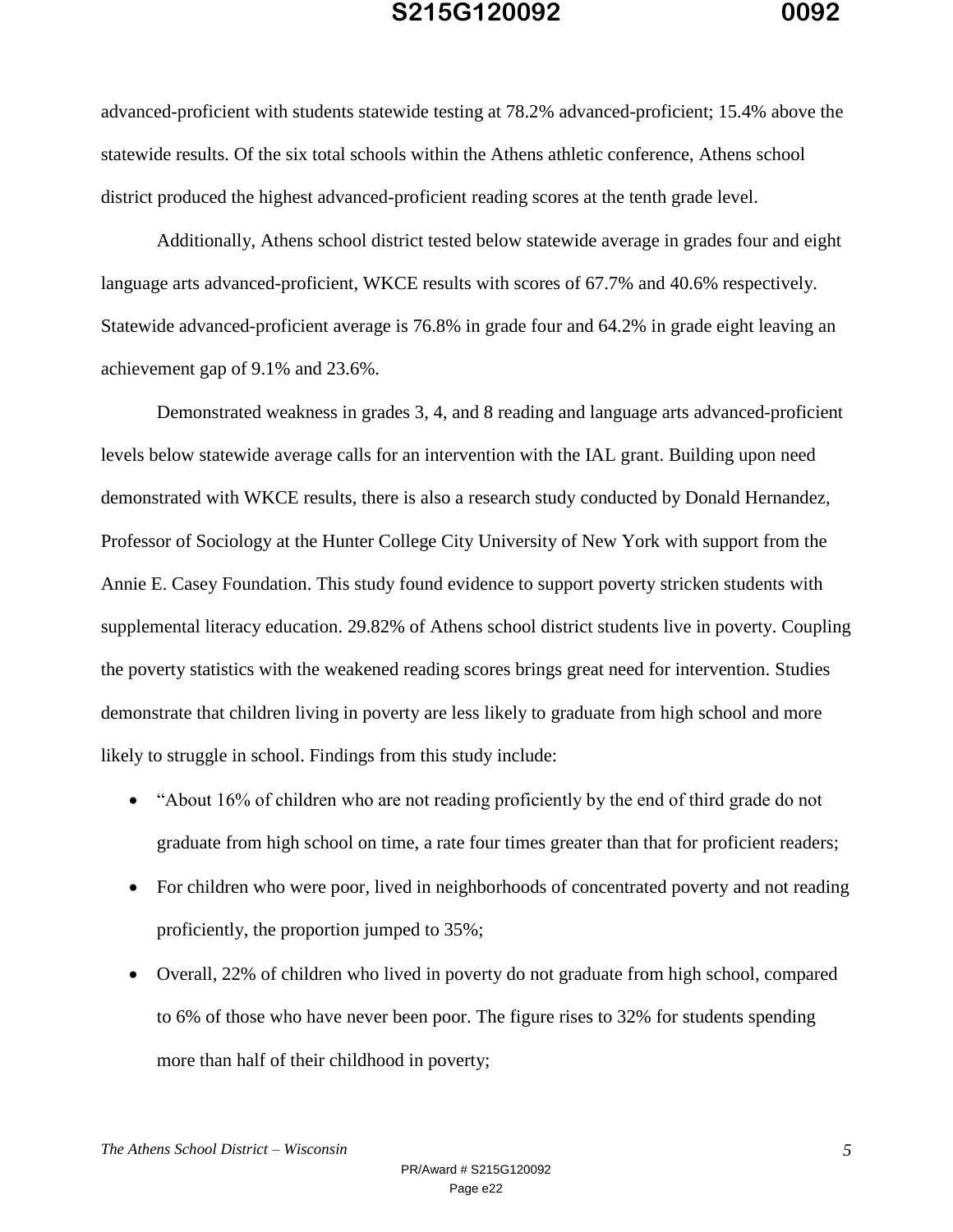About 31% of poor African-American students and 33% of poor Hispanic students who did not hit the third grade proficiency mark failed to graduate. These rates are greater than those for White students with poor reading skills. But the racial and ethnic graduation gaps disappear when students master reading by the end of third grade and are not living in poverty.<sup>1</sup>"

## **(ii) Extent to which the proposed project involves the development or demonstration of promising new strategies that build on, or are alternatives to, existing strategies**

Literacy Collaborative, a comprehensive school literacy model will be implemented as the Athens Innovative Approaches to Literacy Program. The Athens school district will collaborate with Literacy Collaborative for an innovative, research-based approach to improving school-wide literacy levels. Literacy Collaborative will provide Athens with the training and services of professional development as well as an instructional model that aligns with the state common core standards while meeting the requirements for response to intervention. Services provided through Literacy Collaborative will build upon existing strategies.

Currently the Athens school district uses a variety of different resources to deliver reading and writing education: Daily 5, 6 + plus 1 Traits of Writing, Reading Eggs, Scholastic, and Houghton Mifflin Series. The above resources are adequate but individual staff decides on programming for their classroom. Consistency, sequence, and a scope in a program among the grades are needed. Literacy Collaborative will provide this for Athens school district.

Implementation of the program occurs in two stages, training a literacy coach and developing a leadership team and finally implementing the strategies in the classroom. The first two

 $\overline{a}$ 

<sup>1</sup> Hernandez, D (2011) Double Jeopardy. *How Third-Grade Reading Skills and Poverty Influence High School Graduation.* New York: Hunter College and City University of New York. Retrieved from the World Wide Web: http://www.gradelevelreading.net/wordpress/wpcontent/uploads/2010/10/DoubleJeopardyReport040511FINAL.pdf Webpage 5.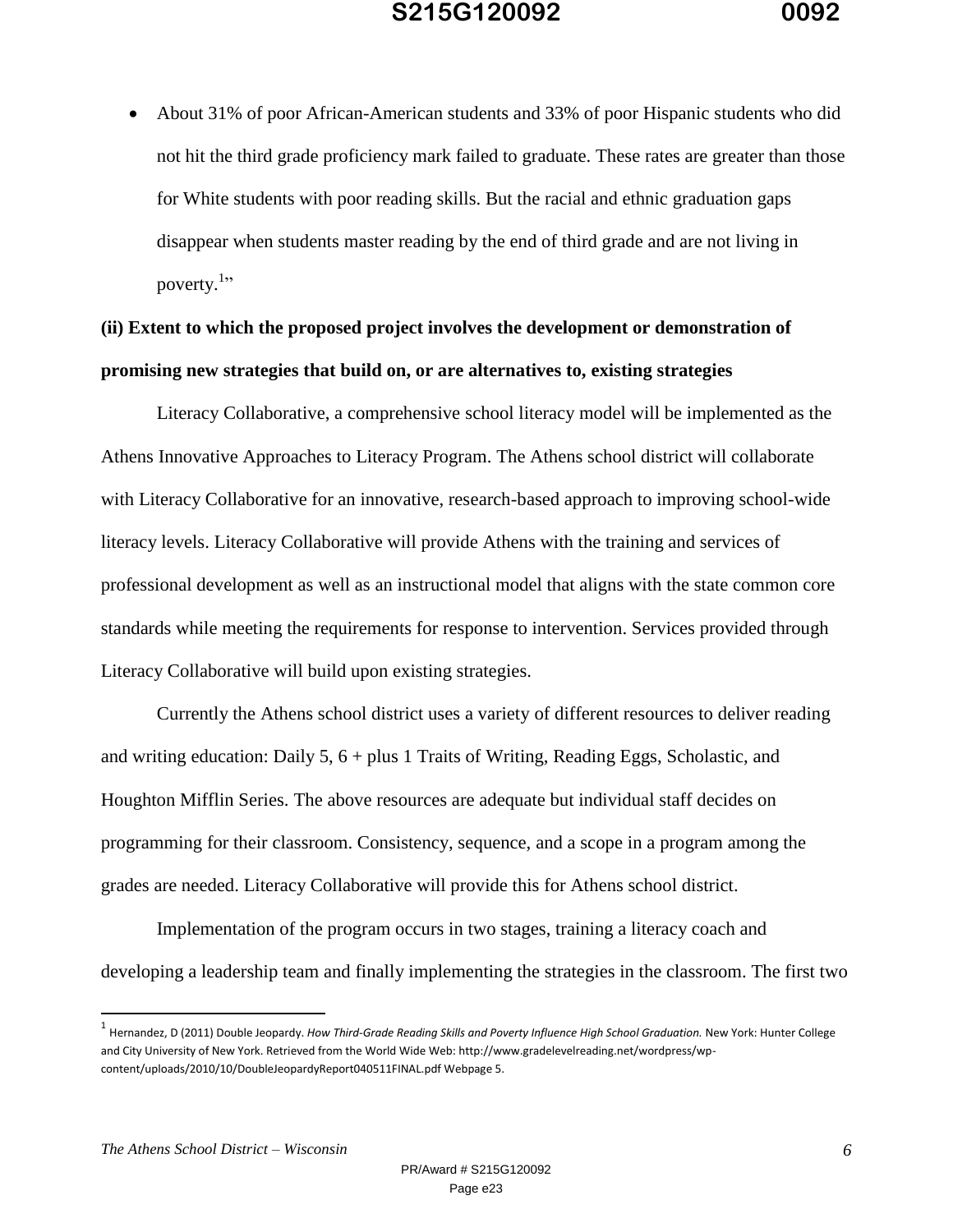years are dedicated to forming a leadership team and training staff as literacy coaches. Developing a leadership team involves not just the teaching staff but administrators, parents, and the public. The job of the leadership team is to disperse the program guidelines and goals to the parents, school, and community in a combined effort to explain how and why the program will work for Athens unique situation.

Classroom implementation begins during the second year when the literacy coach begins teaching the required 40-hour professional development course to the first group of teachers in the school. Through regular meetings and assignments, teachers learn about the language and literacy framework, the theories behind it, and how to implement and refine their practices. They also begin to monitor student progress through individual student assessments, data collection, and analysis. The literacy coach provides ongoing coaching for teachers as they learn to implement the framework.

The next two years are dedicated to training additional classroom teachers and implementing the Literacy Collaborative model in every classroom throughout the school. Work continues with the leadership team, district personnel, and parents to support increased learning and to build a vibrant community of enthusiastic readers and writers.

#### **B. Quality of the Project Design**

#### **(i) Goals, Objectives, and Outcomes**

#### **District Goals**

Due to the high poverty nature of the Athens School District, there are many in-class challenges that face our teachers that result from disadvantages in a child's home life. The reality is that the district needs more leveled literacy materials so that more meaningful guided reading can take place in the classrooms. This will aid in improving student literacy.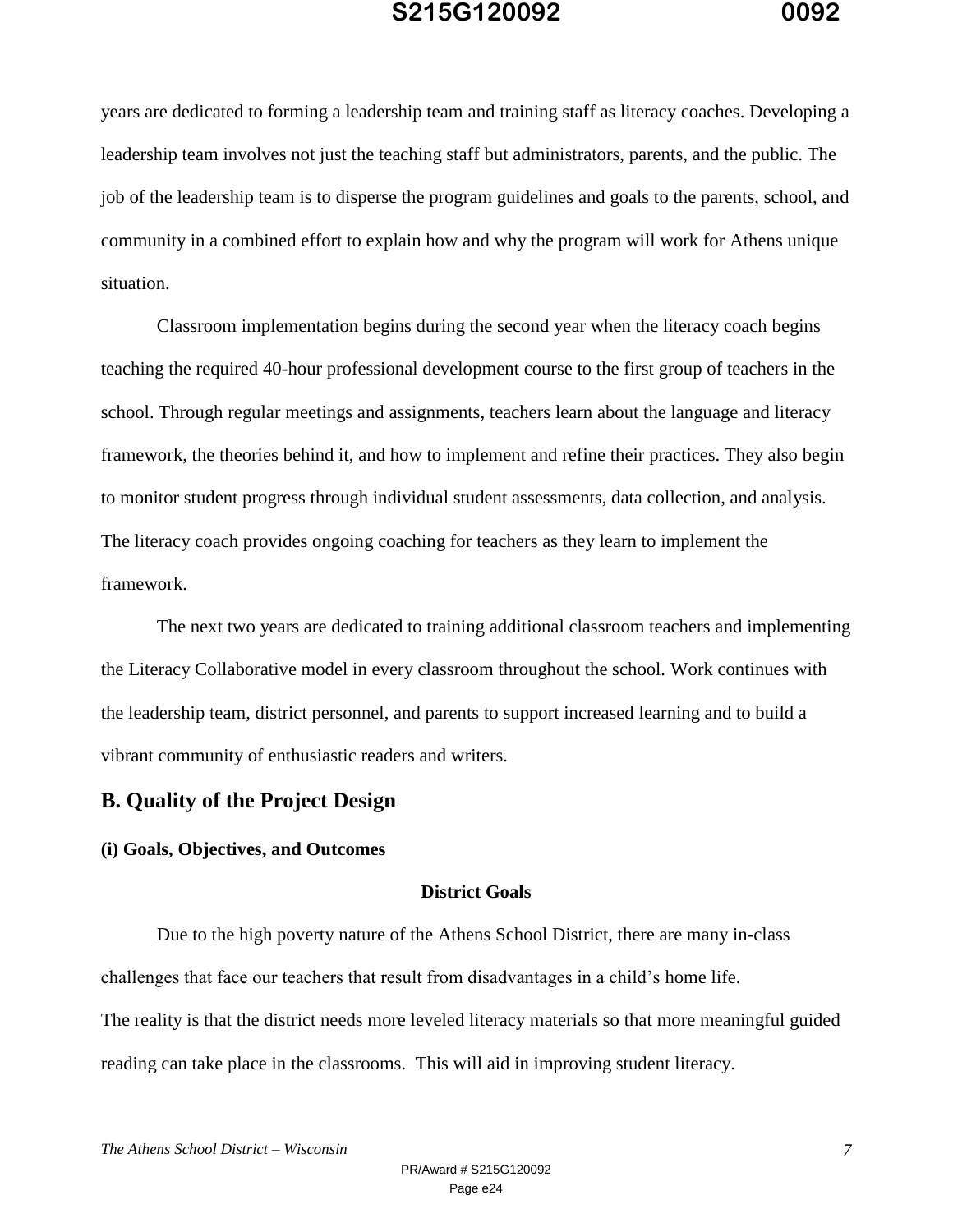Athens Innovative Approach to Literacy aims to address district goals. We designed our program around our areas of particular need, especially to establish a strong system of sustainable programming. The following objectives were created to facilitate our vision and provide measurable benchmarks for monitoring progress towards its fulfillment.

- **Objective 1:** 50% of the students will gain higher levels of engagement with reading as the variety of Fountas and Pinnell leveled books become available for use at school and home for guided reading groups as evidenced by parent and student surveys;
- **Objective 2:** 10% of students will improve to grade-level reading and writing performance as indicated by MAPS and local assessments the first year and an additional 10% the second year
- **Objective 3:** Increase 10% of third grade reading and writing performance to grade level as precursor to future academic success;
- **Objective 4**: 50% of low-income families will participate in book giveaway programs to build their home libraries.

#### **Outcomes:**

The outcomes of the proposed project are as follows: (1) The percentage of 4-year-old children participating in the project who achieve significant gains in oral language skills will increase 10% in year one and an additional 10% in year two; (2) The percentage of participating  $3<sup>rd</sup>$ -grade students who meet or exceed proficiency on State reading or language arts assessments under section 1111(b)(3) of the ESEA will increase by 10% in year one and an additional 10% the second; (3) The percentage of participating  $8<sup>th</sup>$ -grade students who meet or exceed proficiency on State reading or language arts assessments under section 1111(b)(3) of the ESEA will increase 10% in year one and an additional 10% in year two ; (4) The percentage of participating high school students who meet or exceed proficiency on State reading or language arts assessments under section 1111(b)(3) of the ESEA will increase by 10% in year one and an additional 10% in year two.

*The Athens School District – Wisconsin 8*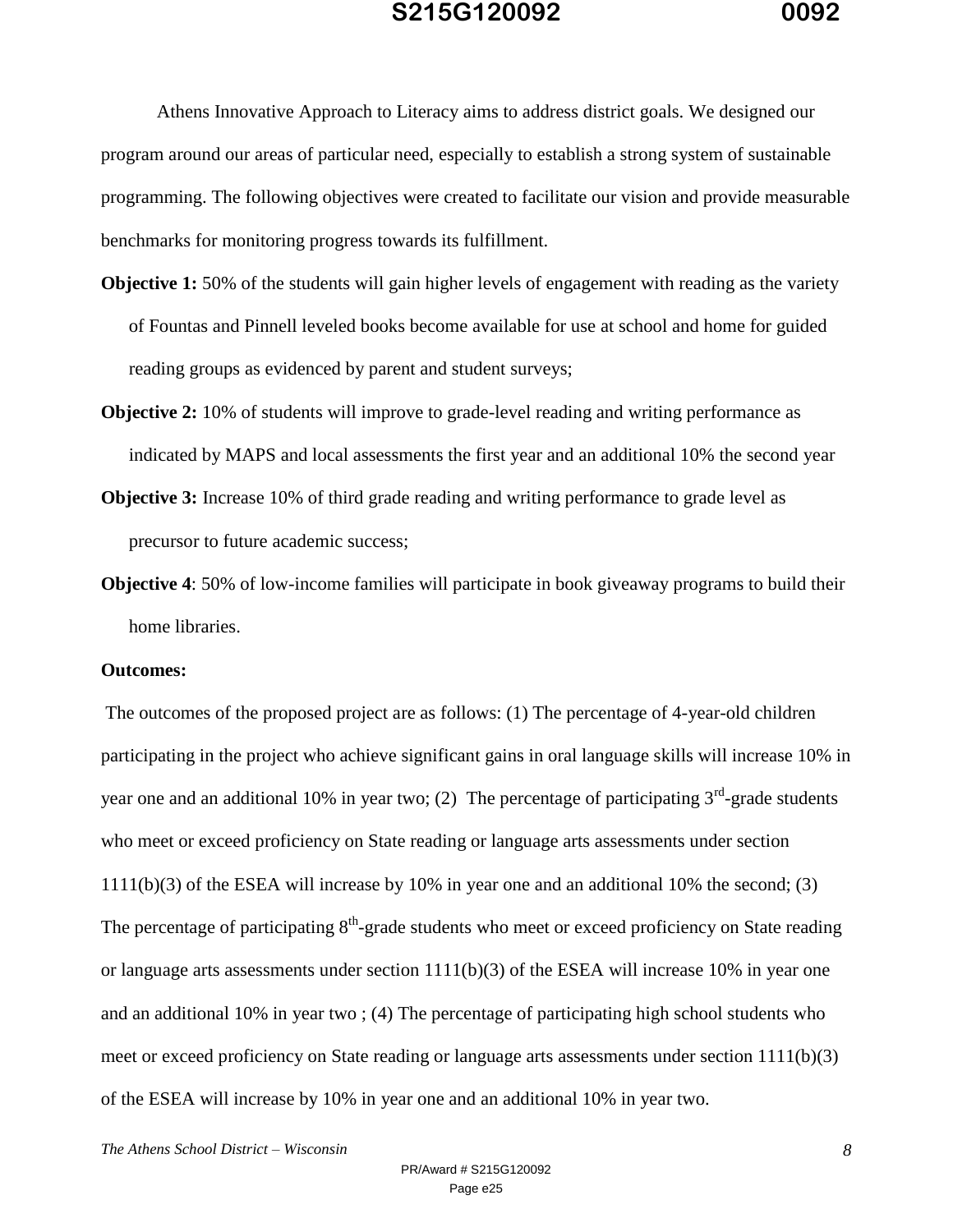## **(ii) Extent to which the proposed project will be coordinated with similar or related efforts, and with other appropriate community, State, and Federal resources.**

The IAL grant will add additional literacy expertise through the hiring of a literacy coach to assist in the development of instructional strategies across all curricula, as well as providing direct instruction to students. The district will also have the school library open all summer to retain reading writing skill gains during the regular school year.

In addition to professional development provided through Literacy Collaborative, additional elements of the grant dealing with professional development will be coordinated with the districts Danielson Framework for instruction exploration, which will be Title IIa and locally funded. Federal, state, and local RTI efforts will complement the efforts of the grant.

Charlotte Danielson's Framework for teaching, Teachscape, is a research-validated instrument used to evaluate, observe, and develop the skills of educators. Teachscape and the evaluation criteria are formulated from the Bill and Melinda Gates Foundation, Measures of Effective Teaching research project that evaluated over 20,000 classroom lessons<sup>2</sup>.

Danielson's Framework for teacher's evaluation process is divided into four main categories: Planning and preparation, classroom environment, instruction, and professional responsibilities. Within the four main components for evaluation are specific skills and tasks that the framework values as desired qualities and/or capabilities for educators. The biggest goal of Danielson's framework is to set a benchmark for educators to strive to and be aware of areas that need improvement as well as areas that may lay dormant.

Implementing Literacy Collaborative with our current efforts as well as state and federal resource efforts will allow Athens school district the ability to bring students of every level the

 $\overline{a}$ 

<sup>&</sup>lt;sup>2</sup> (Framework for Teaching Proficiency Test Instrument, page 2; Appendix A; New York State Department of Education; *usny.nysed.gov/rttt/teachers-leaders/*).

*The Athens School District – Wisconsin 9*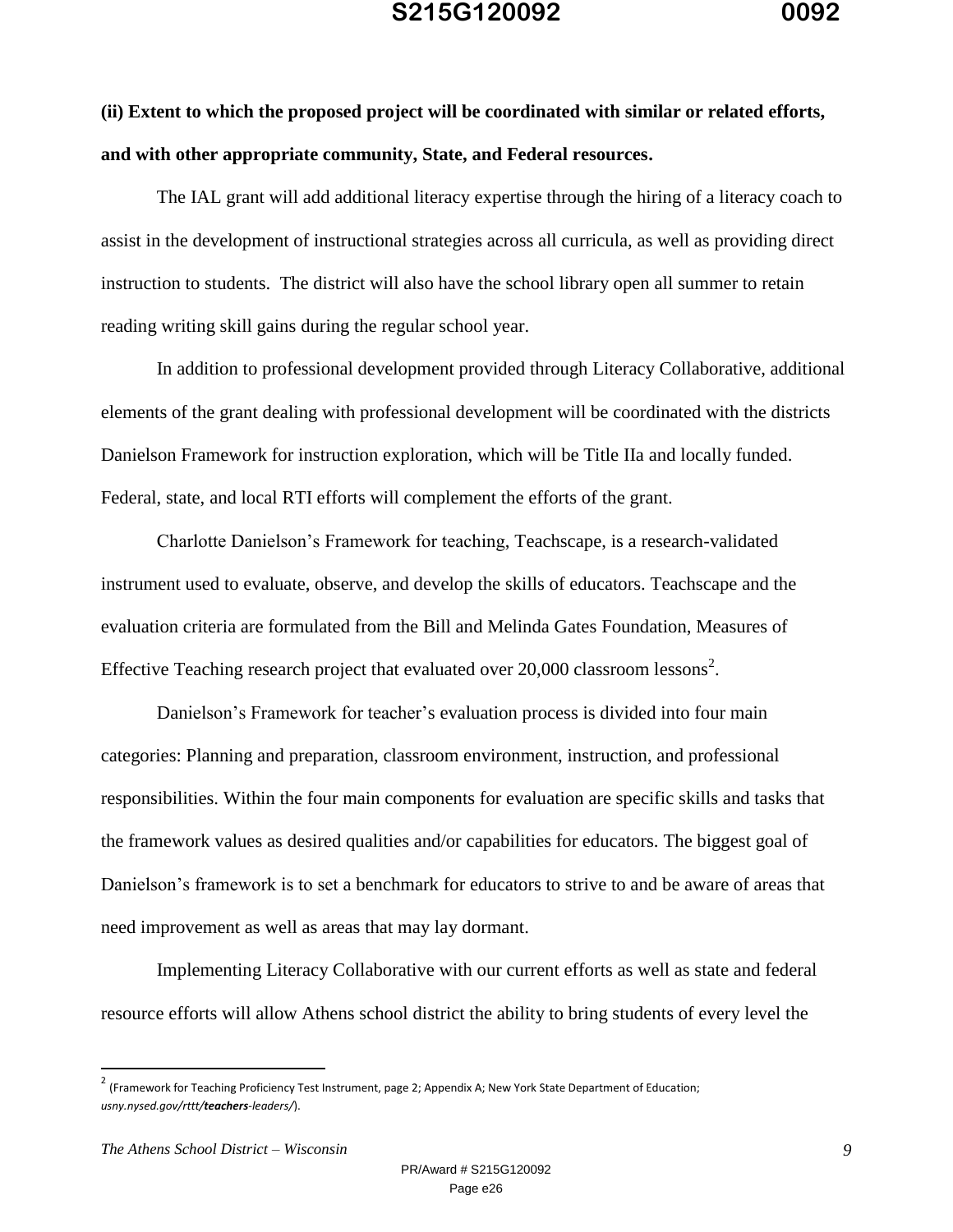supplemental resources and education to assist in production of a well-educated and prepared person.

The district's Title I Reading program will be extended and complemented through the application of the grant programs. Early childhood screening procedures will be extended by the reading readiness efforts. Title I services the neediest students identified in grades PK-5 through assessments, parental and teacher referrals. Title I Reading provides small group intensive instruction based on individual student needs in the areas of comprehension, decoding and fluency, to name a few.

## **(iii) Extent to which the proposed project is part of a comprehensive effort to improve teaching and learning and support rigorous academic standards for students**

Prior to applying for this grant, the School District of Athens was implementing efforts to improve staff instructional effectiveness. This would be reflected in the increase in student achievement on state and local assessments, including MAP improvements. The district has a defined professional development program to increase skills in expressing curricular scope and sequence, including early mapping to CCSS. Professional learning center modeling has been introduced and will be expanded. The district has prepared for deeper use of Professional Learning Centers (PLC) to increase staff focus on student achievement. The Dufour model is the basis of the initial program. Definitive times for PLC teams to meet has been carved out of the schedule to assure integration into the school culture. This will be an excellent vehicle to enhance professional conversation about the AIAL grant research-based implementation.

"Literacy Collaborative is a comprehensive model designed to provide a school-wide approach for improving the reading and writing achievement of children. Literacy Collaborative includes 10 essential design elements:

1. A school leadership team;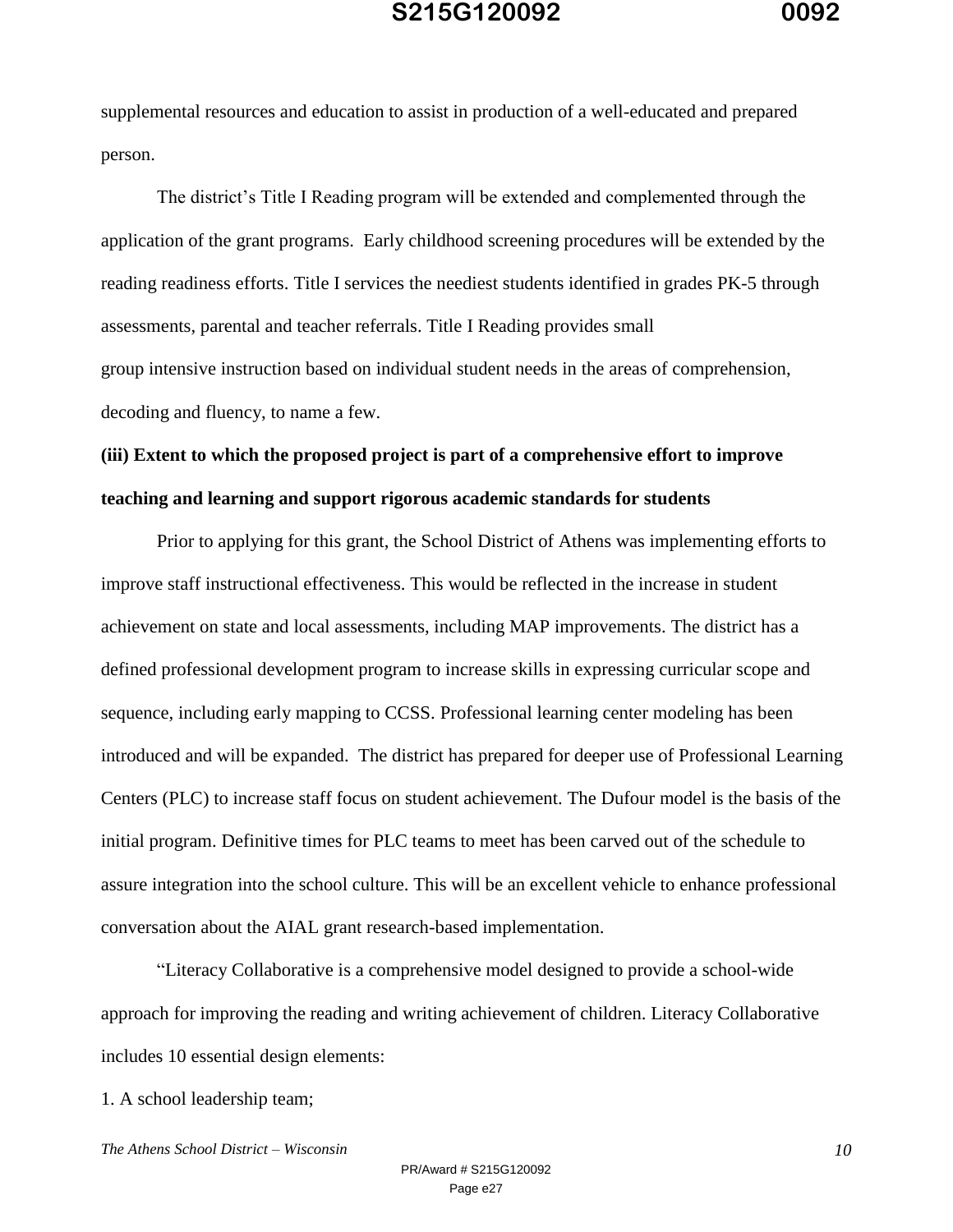2. A school-based literacy coordinator;

3. Initial and ongoing professional development for teachers and literacy coordinators;

4. In-classroom coaching for classroom teachers;

5. Research-based classroom instructional practices;

6. Classroom assessment that informs instruction;

7. Materials to support the implementation;

8. Reading Recovery as a safety net;

9. A home/school partnership program; and,

10. Research on results in terms of student achievement."<sup>3</sup>

Implementation of Literacy Collaborative will assist Athens school district with a comprehensive program improving teaching and learning. Literacy Collaborative asks for a school district to commit five years to the program. The first year is spent training a teacher as a literacy educator via rigorous evidence based system. Upon implementation of the program into the classroom in year two, the newly trained literacy educator will have the knowledge and "knowhow" to train future teachers in the program; ultimately continuing high academic standards. This program is comprehensive because not only are teachers being trained but administrators and parents are directly involved with the program.

Finally, a school-wide book distribution program will be implemented through Fountas and Pinnell's literacy intervention program. Fountas and Pinnell are the creators of a literacy intervention program, the Continuum of Literacy Learning. Fountas and Pinnell literacy intervention program is weaved into the Literacy Collaborative program. This program assists the

 $\overline{a}$ 

<sup>&</sup>lt;sup>3</sup> Literacy Collaborative. Literacy Collaborative Trademark Committee. July 29, 2012, www.literacycollaborative.org.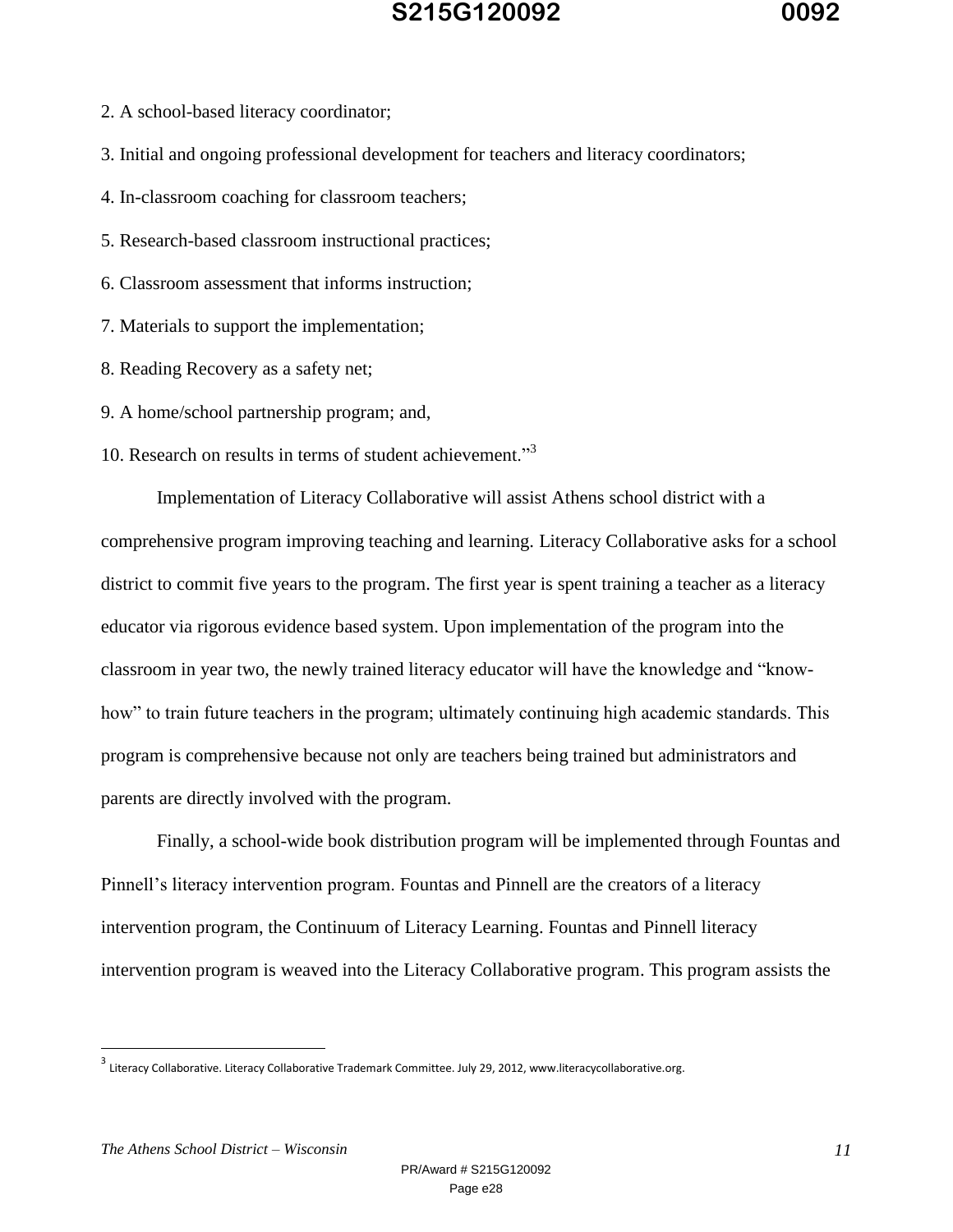educator is assessing, teaching, intervening, and monitoring a student's reading level. The program offers supplemental books specific to reading levels of struggling students.

Athens is looking to provide Fountas and Pinnell leveled literacy books to staff and students in all the classrooms so the school can fill the reading gaps for additional materials for guided reading groups, giving students differentiated instruction with books at their own individual level. Guided reading follows the common core standards where students need to read books at their levels and within grade level complexity bands. By expanding the leveled reading library, and by having additional books for high poverty students to have in their homes, students will have a choice in what they are reading, plus, the more books available, the more books available to read. **(iv) Extent to which performance feedback and continuous improvement are integral to the design of the proposed project.**

By involving a large spectrum of each community, we will generate diverse feedback which will be used to make necessary adjustments throughout the 2-year program. Assessments of these activities from participants and staff will be shared with the advisory board at monthly meetings. Board members will be charged with analyzing the effectiveness of each program. Ultimately, all project outcomes will be aggregated by the project director and shared quarterly with the contracted evaluator.

To ensure a high-quality program with significant, long-term impact for our students the contracted evaluator will use a Utilization-Focused Evaluation (UF-E) framework. The Utilization-Focused Evaluation will include formative and summative evaluation of program impact using a mixed method approaches (qualitative and quantitative). This design actively involves users (District Staff, the Consortium's Advisory Council) in interpreting findings and generating recommendations, allowing users to examine the findings and interpret implications from various perspectives with a focus on the primary intended uses by the primary intended users. Through this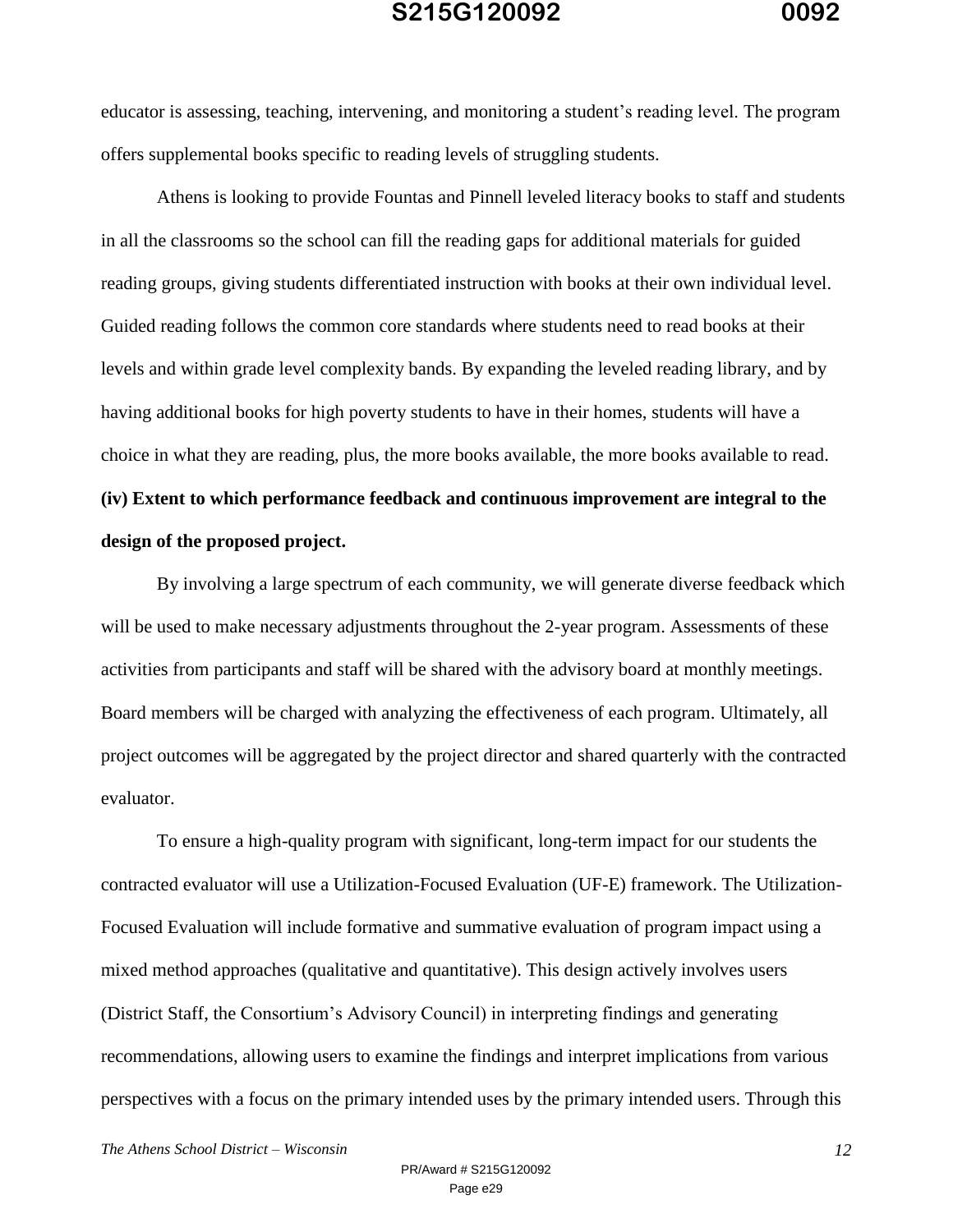process the users, with assistance from the independent evaluator, will identify measurement tools most suited for measuring the impact of the program activities within the context of our community and the student populations (and will include the mandatory GPRA performance measures as discussed above). The evaluator will work with district staff and the Advisory Council to ensure the tools, data collection, and collection methods are scientifically sound. The UF-E allows users to be actively involved in the evaluation process, choosing tools and assisting with data collection, thereby facilitating the users' sense of ownership of the findings and their commitment to act on those findings, thus promoting sustainability. (Please see the attached diagram of the UF-E framework attached.) Feedback and recommendations from the quarterly meetings and/or review with the evaluator will ensure we continue to adjust our program as needed.

#### **C. Quality of the project services**

**(i) The quality and sufficiency of strategies for ensuring equal access and treatment for eligible project participants who are members of groups that have traditionally been underrepresented based on race, color, national origin, gender, age, or disability.**

Athens school district has a policy and abides by the law in that it does not discriminate against students regardless of gender, race, color, national origin, age, or disability.

As a check and balance, counselors, teachers and administrators will review the experiences of students in the underrepresented areas to assure equal access on a monthly basis. Employees who are assigned this oversight responsibility will provide written statements of ensured accessibility to the superintendent on a monthly basis. Athens special education needs are addressed by a plan for all families to not only have access but to receive a personal invitation to family activities and events. Over 60 students receiving special education services are in the district. Including families of these students in the broader life of the school district will increase the sense of community and support.

*The Athens School District – Wisconsin 13*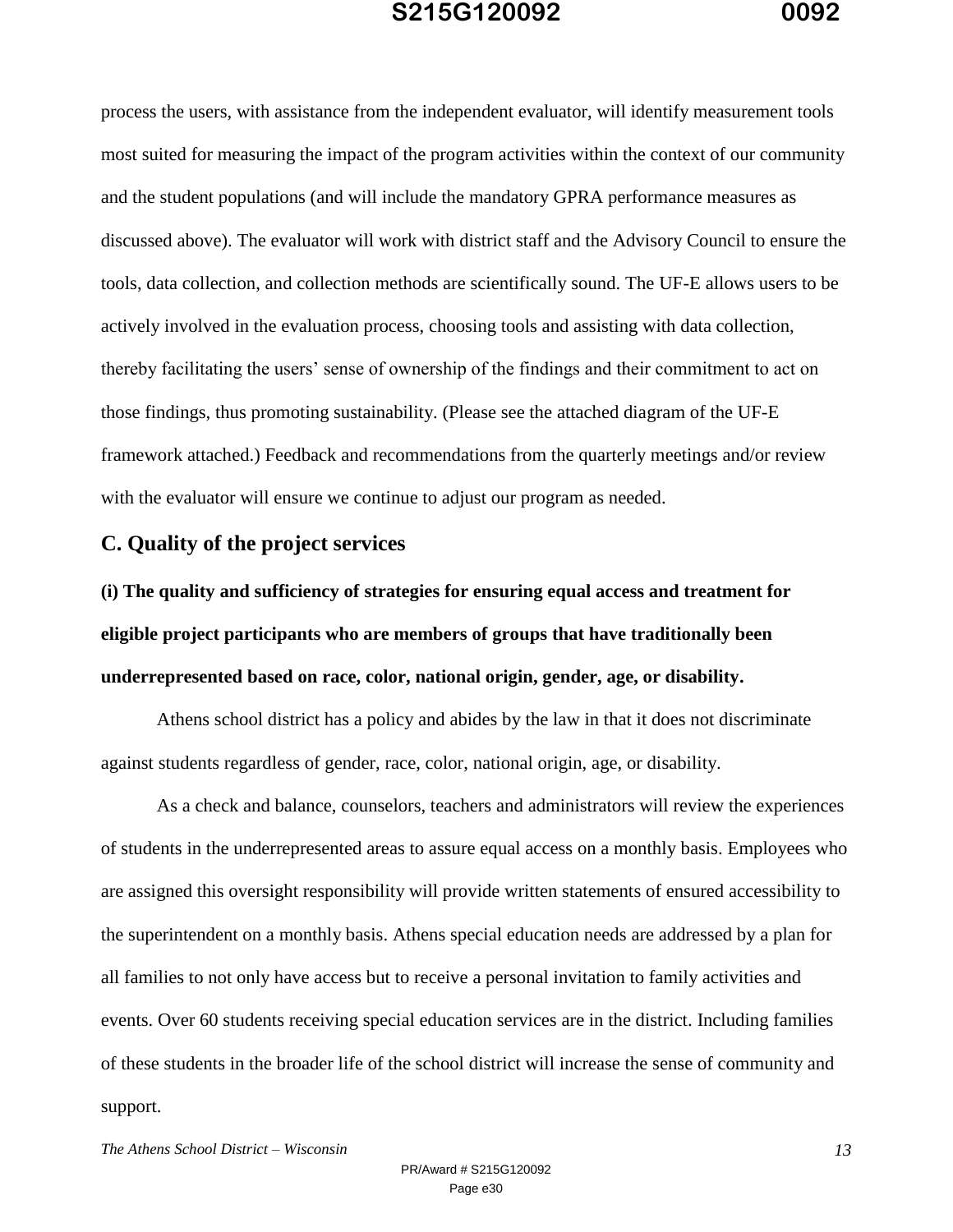The use of mobile tablet technology to provide students additional reading materials and writing programs to assist in alleviating impediments suffered in existing service models.

For a comprehensive listing of the Athens school district policies please refer to the GEPA document attached to this application.

## **(ii) Extent to which the services to be provided by the proposed project are appropriate to the needs of the intended recipients or beneficiaries of those services.**

The *Literacy Collaborative* instructional framework is designed for classroom instruction (Tier 1), and *Leveled Literacy Intervention (LLI)* for small groups (K-3) and *Reading Recovery* for individual first graders are designed to serve as interventions for struggling readers and writers (Tier 2 or Tier 3). Together, Literacy Collaborative and these two interventions comprise a full RTI plan for grades K-3. For grades 3-8, Literacy Collaborative for classroom instruction and individual or small group guided reading and writing groups for struggling readers comprise a full RTI plan. LC and these interventions are evidence-based.

The Literacy Collaborative school improvement initiative is research-based in three ways: 1. The instructional framework for the students, the professional development and coaching program for teachers, and the comprehensive school improvement components of the LC model are based on research on language and literacy development, effective teaching, and best practices in professional development, school leadership, and comprehensive school improvement. The program developers at The Ohio State University and Lesley University continuously modify and improve the LC model in response to new research. In a 2006 review of 17 elementary school reform programs, conducted by the Comprehensive School Reform Quality Center (CSRQ) in Washington, D.C., rated LC's "Evidence of the Link between Research and the Model's Design" as "Very strong."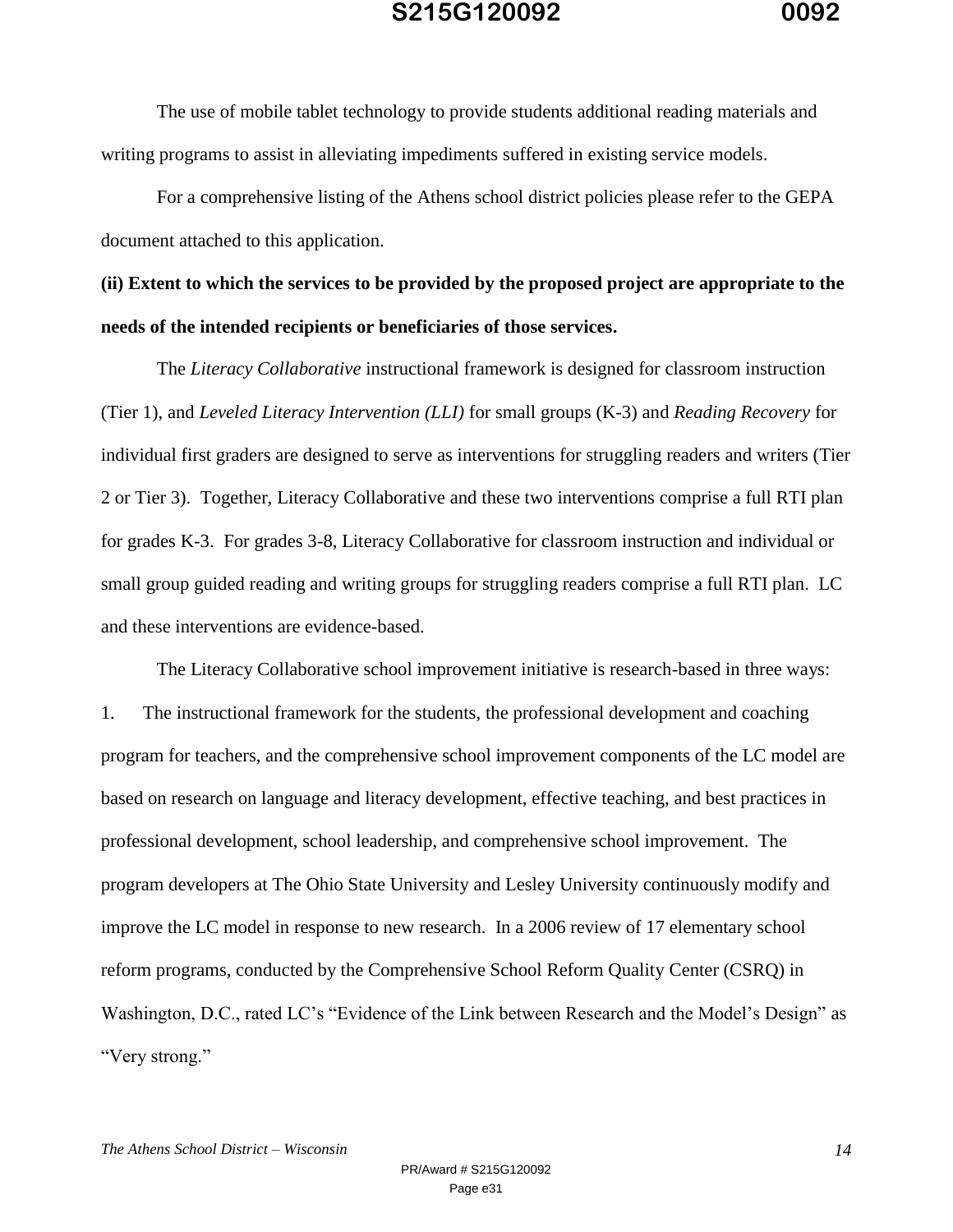2. Research and evaluation studies of the Literacy Collaborative have found positive effects of LC on: a) the quality of classroom teaching, b) student achievement and growth in literacy, and c) teachers' professional communication. The CSRQ review found that eight LC research studies met their standards for "rigor of research design". They rated LC's "Evidence of Positive Overall Effects on Student Achievement" as "Moderate." Several additional studies showing positive effects of LC have been conducted since the CSRQ review. LC studies include external evaluations conducted by third-party evaluators, collaborative studies conducted by university researchers and LC's research and development team, and internal studies conducted by LC researchers. Studies have also been conducted evaluating LLI (Leveled Literacy Intervention) and Reading Recovery. 3. Every year, LC schools collect and analyze data on student growth and achievement in order to evaluate the effectiveness of LC in their own school and to inform decisions about students and their LC implementation.

An evidence based research study titled, *Assessing the value-added effects of Literacy Collaborative professional development on student learning*, published in the Elementary School Journal in 2010 demonstrates the significance of the Athens school district's implementation of Literacy Collaborative.

The U.S. Department of Education funded a four-year "value-added" study of the effects of the LC program on student achievement and teacher quality, which was conducted by the president of the Carnegie Foundation for the Advancement of Teaching in collaboration with researchers at the University of Chicago and Stanford University. The studied measured the literacy skills of 8,500 students in grades K-2 in 17 Literacy Collaborative Schools over four years (2004-2008) with the DIBELS and Terra Nova assessments. Forty percent of the students qualified for free or reduced lunch. The average rate of student literacy growth increased by 16% in Year 1, 28% in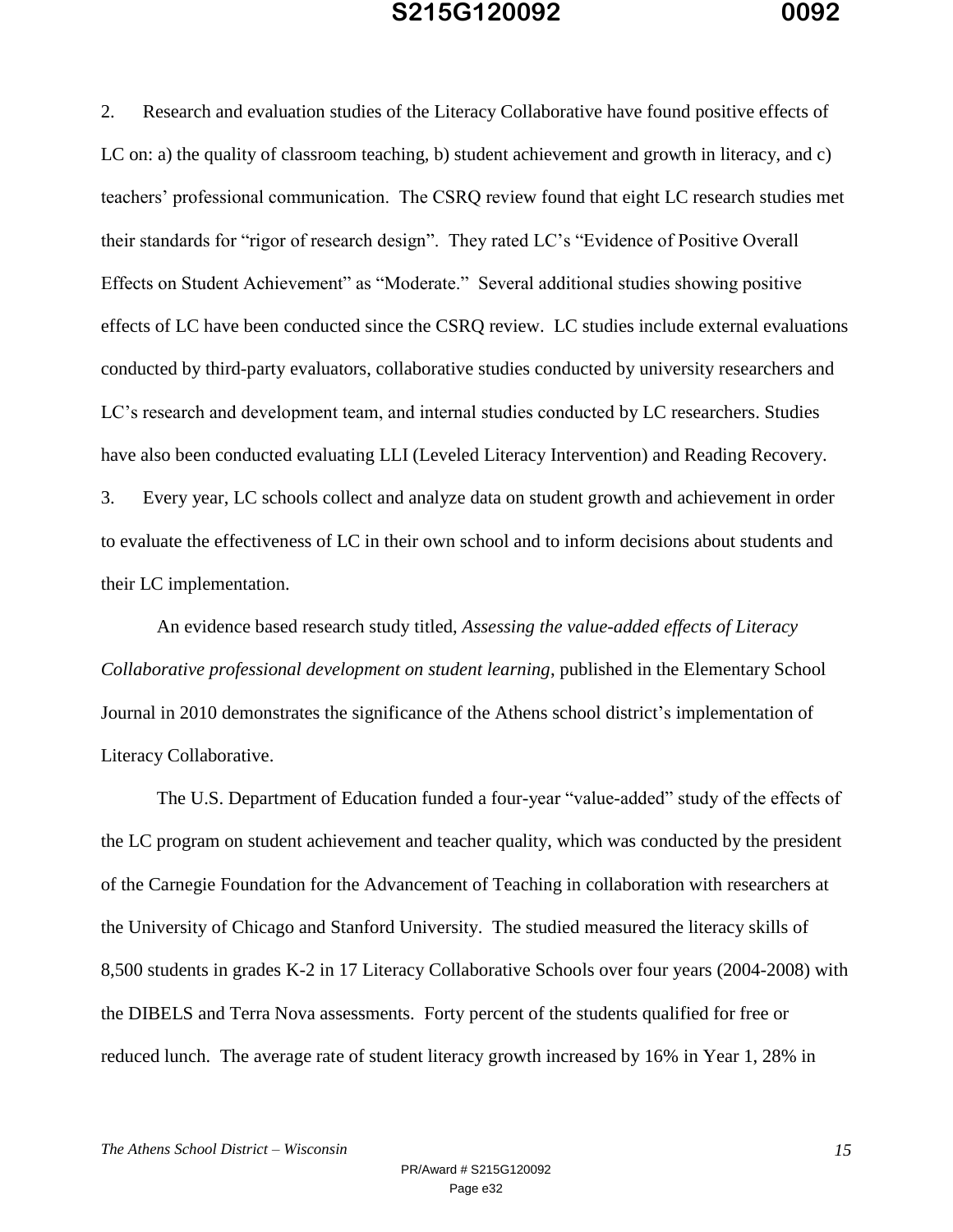Year 2, and 32% in Year 3, which is equivalent to effect sizes of 0.22, 0.37, and 0.43. <sup>4</sup> Effect sizes of 0.4 to 0.8 are considered to be of "moderate" size in educational research. The quality of classroom instruction ("teacher quality") was also measured three times per year for the 259 teachers in the study and found to increase over three years. 5 The amount that individual teachers improved was correlated with the amount of professional development and individual coaching they received from their literacy coordinator (r=.33, Biancarosa et al, 2010). In addition, teacher survey responses at the beginning and end of the study showed that professional communication networks within the schools grew denser over three years, with more cross-grade communication, more reciprocal communication, and more communication between the literacy coach and teachers.<sup>6</sup>

The proposed project and research, points to positive effects on student achievement, teacher quality, and professional communication. We intend to utilize funding from the IAL grant to better balance faculty, teacher quality, student achievement, and professional communication. Our expectation with the Literacy Collaborative program is for a focused district-wide effort on implementing activities for reading and writing enhancement as well as focusing the strengthening of literacy services.

Examples of activities that are expected to have a direct impact on student's reading scores include incorporation of electronic reading devices and the use of applications with the electronic reading devices to meet and challenge reading and writing levels; Training and hiring of a full-time dedicated literacy teacher knowledgeable with Literacy Collaborative instructional model

 $\overline{a}$ 

<sup>&</sup>lt;sup>4</sup> Biancarosa, G., Bryk A.B, & Dexter, E. (2010). Assessing the value-added effects of Literacy Collaborative professional development on student learning. *Elementary School Journal, 111,* 7-34.

<sup>&</sup>lt;sup>5</sup> Hough, H. & Bryk, A.B., Pinnell, G.S., Kerbow, D., Fountas, I., & Scharer, P. (Measuring change in the practice of teachers engaged in Literacy Collaborative professional development: Preliminary results from a four-year study. Paper presented at the Annual Meeting of the American Educational Research Association, New York, NY.

<sup>&</sup>lt;sup>6</sup> Atteberry, A., & Bryk, A. (2009). The role of schools' social networks in intervention diffusion. Paper presented at the Annual Meeting of the American Educational Research Association.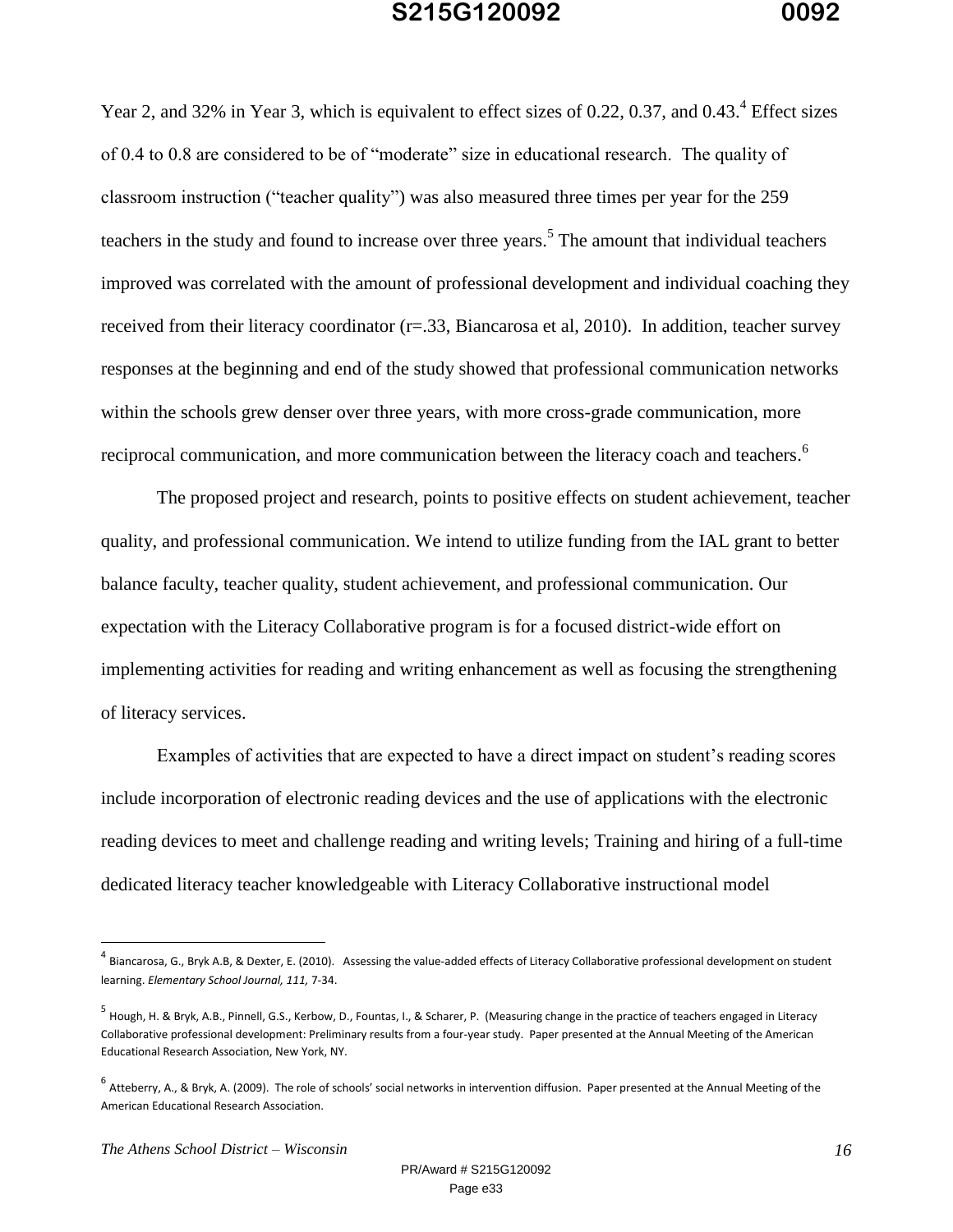information and capable of applying this in the classroom and through professional communication; Identification of struggling students and guiding these students to books and resources provided through Fountas and Pinnell programming; By expanding the leveled reading library, and by having additional books for high poverty students to have in their homes, students will have a choice in what they are reading, plus, the more books available, the more books available to read; Leveled reading books in Spanish also will be purchased.

Literacy skills in reading and writing are essential for college and career readiness. Literacy capabilities impact the academic success of students in public schools. Through the review of individual student performance on state and local assessments, MAP date, Dibels, Best, Pals and other instruments, as well as assessments made through Literacy Collaborative, the appropriate degree of grant resource application can be determined to make sure all students benefit from the resources of the grant, while assuring those who are greatest need are appropriately serviced. **(iii) Extent to which the training or professional development services to be provided by the proposed project are sufficient quality, intensity, and duration to lead to improvements in practice among the recipients of those services.**

Professional development services are to be provided by Literacy Collaborative and will be intense the first two years of implementation as the first year is dedicated to training a literacy instructor and employing the programming. Working with Literacy Collaborative is a five year commitment with professional development being stacked in the first two years. This will be beneficial to the Athens school district in that after the funding from the IAL grant is complete, we will have the knowledge and training from Literacy Collaborative to train other staff in-house. The remaining three years of the commitment to fully implement the Literacy Collaborative program is dedicated to assessment and evaluation of the literacy instructor and curriculum.

*The Athens School District – Wisconsin 17*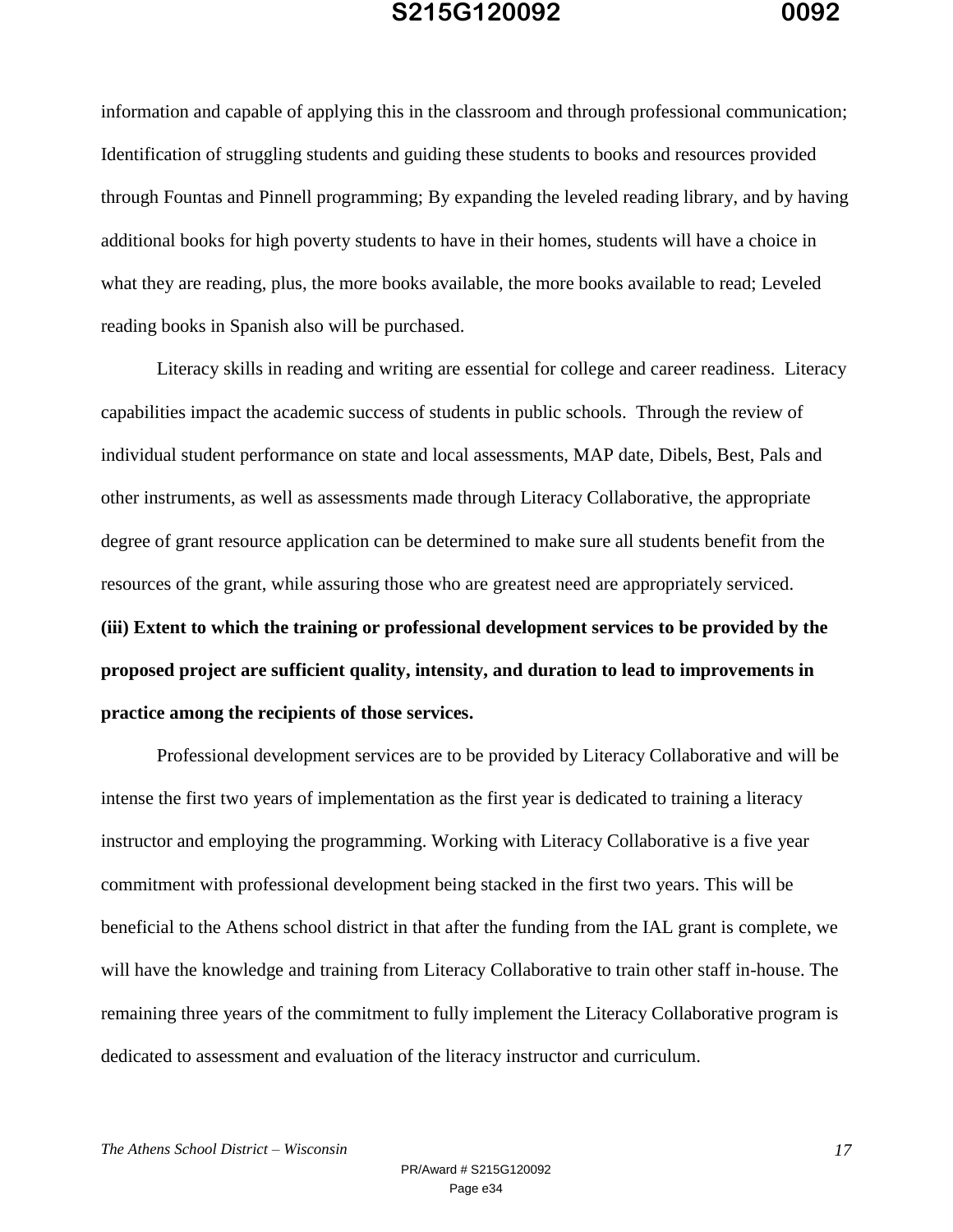#### **D. Adequacy of Resources**

# **(i) Extent to which the costs are reasonable in relation to the objectives, design, and potential significance of the proposed project**

 By building this program, we will be able to make improvements impacting our 506 students. The project will be overseen by a .1 FTE project coordinator employed at the Athens District. 1FTE Literacy Coach to serve early childhood through grade five and 1FTE Literacy Coach to serve grades 6-12. These positions will allow for and provide support, professional development, and significant improvements in our reading performance. The best professional development opportunities are those that are held in the district by qualified staff, this allows for integration into the classroom and for follow up with the trainer since they are training is in district. This grant will allow us to integrate new approaches to improve literacy in our communities. Following the expiration of the grant funding, we anticipate reorganizing staff positions and reallocating local funds to continue to support the initiatives that have the most impact. Our Schoolwide Title status could also help us sustain the new programming as well as the community support we will develop and continue to foster throughout the grant cycle.

## **(ii) Extent to which the costs are reasonable in relation to the number of persons to be served and to the anticipated results and benefits**

506 students are to be served with the IAL grant money. An average of **per student is** allocated for the IAL grant project in total. An average of per student is allocated for the IAL grant project per year for the two year grant program. One third of these children are from lowincome disadvantaged communities and need the economic assistance to prepare and enable their success. The Athens school district believes that by obtaining these funds will improve the reading ability of our children in our communities.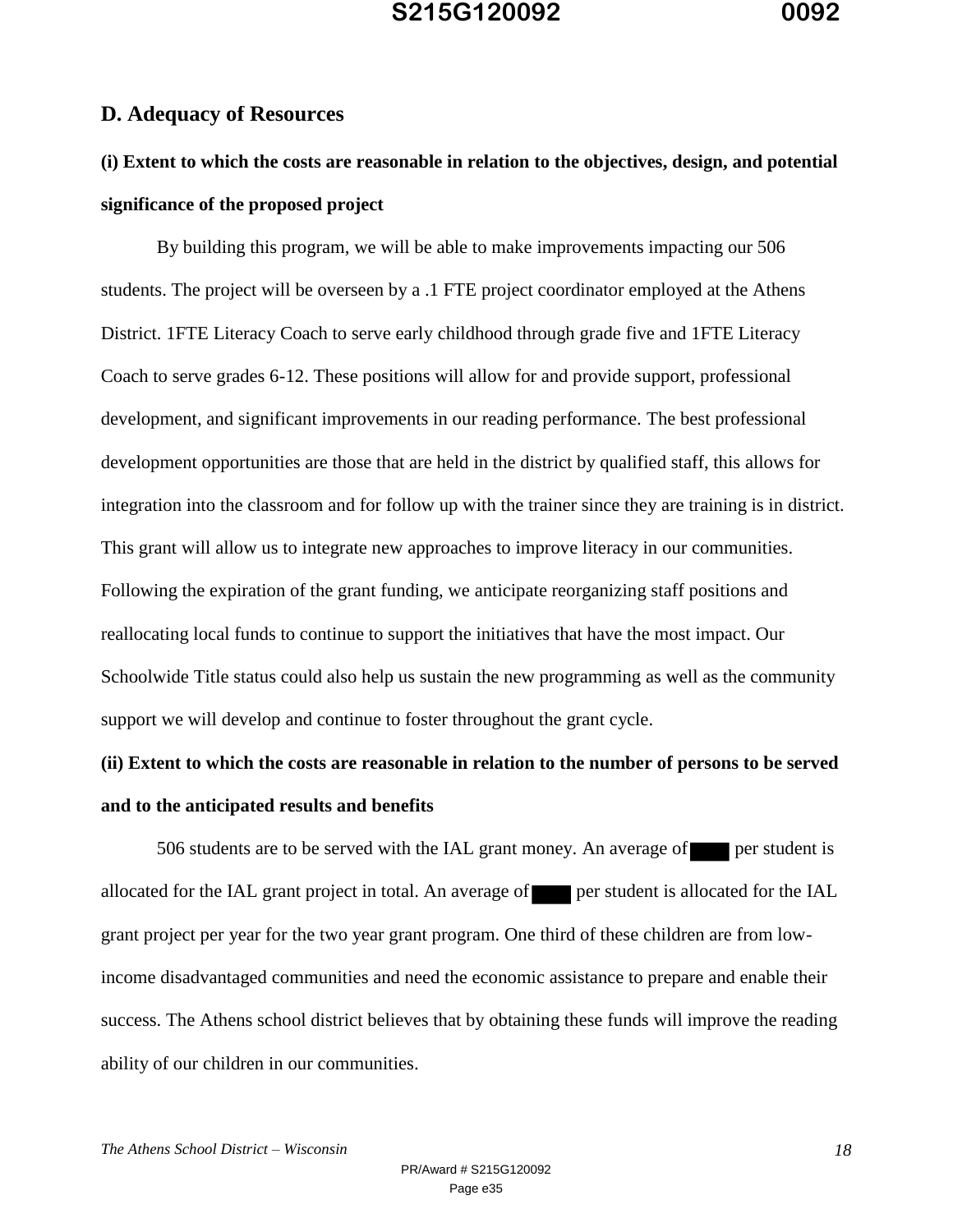These economic struggles led to overall low school performance. Additional literacy programming will give these students an advantage and translate to higher performance. These rural areas are in a high poverty area. At times both parents work two jobs to survive. Parents are more and more counting on county, local, and school district services to help feed, educate, and open up opportunities for their children. The Athens school district has a long history of providing a quality education to the students served, but are stretched too thin to adequately provide all the services our students need.

#### **E. Quality of Management Plan**

**(i) The adequacy of the management plan to achieve the objectives of the proposed project on time and within budget, including clearly defined responsibilities, timelines, and milestones for accomplishing project tasks**

| Athens innovative Approaches to Literacy Management Thneline and Milestones |                                                                  |                   |  |  |  |
|-----------------------------------------------------------------------------|------------------------------------------------------------------|-------------------|--|--|--|
| <b>Date</b>                                                                 | <b>Project Activity</b>                                          | <b>Milestone</b>  |  |  |  |
| 10/12                                                                       | Review Grant Guidelines and Letter of Award                      | Meeting minutes   |  |  |  |
|                                                                             | Key informants review grant proposal – Independent evaluation    | Contracts signed  |  |  |  |
|                                                                             | Advisory Board notified of monthly meeting (repeat '13, '14). To | Meeting notice    |  |  |  |
|                                                                             | repeat for life of grant.                                        |                   |  |  |  |
|                                                                             | Job postings for project director and literacy coach positions   | Job postings      |  |  |  |
|                                                                             | developed—hiring notices placed per district policy              |                   |  |  |  |
|                                                                             | Financial system established—Letter of Award distributed         | System confirmed  |  |  |  |
|                                                                             | Identify and hire project director and literacy coach—orient to  | Personnel records |  |  |  |
|                                                                             | project                                                          |                   |  |  |  |
|                                                                             | <b>Contract with External Evaluator</b>                          | Meeting minutes   |  |  |  |

**"Athens Innovative Approaches to Literacy" Management Timeline and Milestones**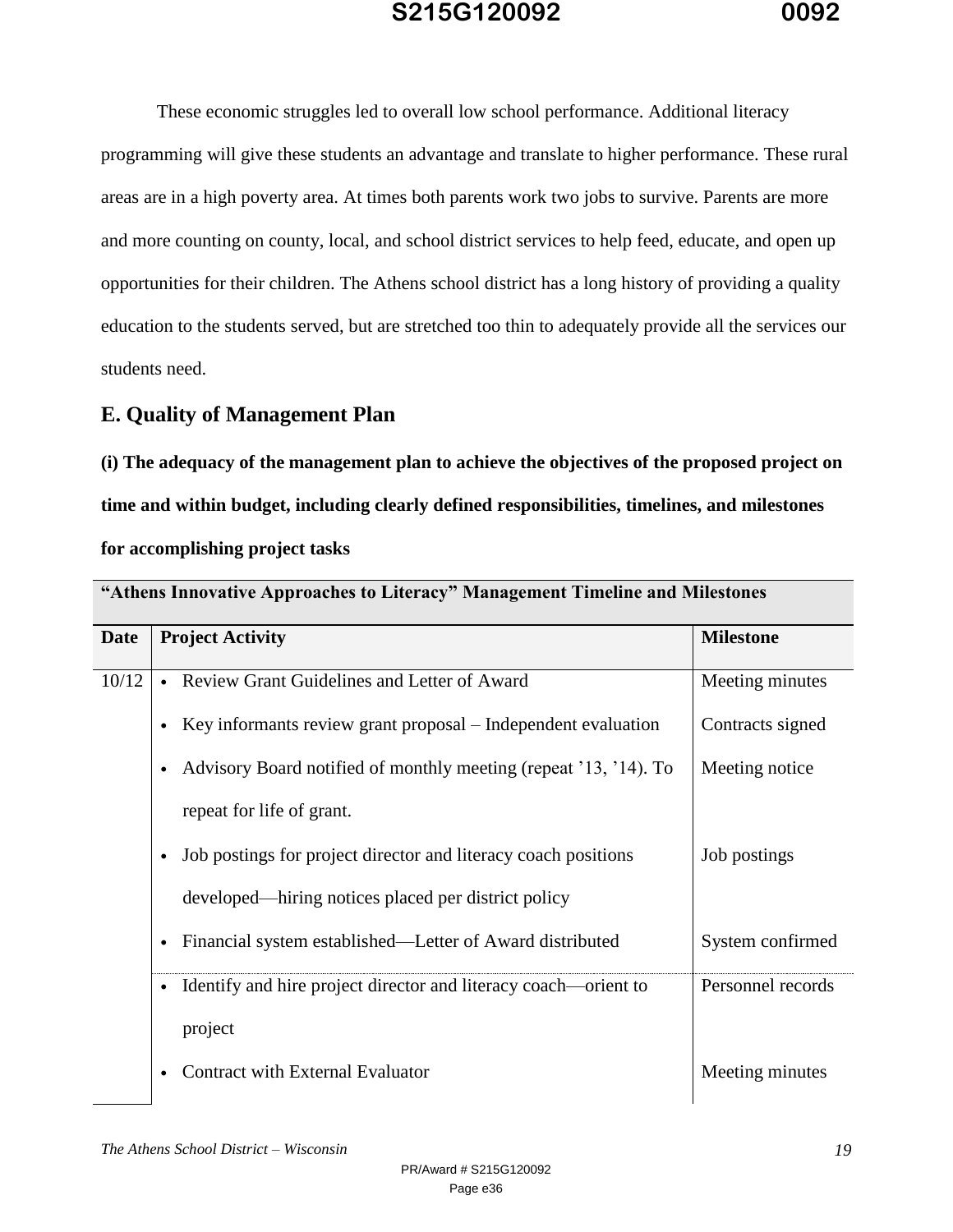|             | "Athens Innovative Approaches to Literacy" Management Timeline and Milestones |                           |
|-------------|-------------------------------------------------------------------------------|---------------------------|
| <b>Date</b> | <b>Project Activity</b>                                                       | <b>Milestone</b>          |
|             | • Develop program management plan                                             | Plan finalized            |
|             | Schedule and initiate training with Literacy Collaborative<br>$\bullet$       | Contracts signed          |
|             | Assemble subcommittee to develop leadership team                              |                           |
|             | Initiate training to staff.<br>$\bullet$                                      | Events scheduled          |
| 11/12       | Purchase classroom and family take-home books, purchase<br>$\bullet$          | Use in classroom          |
|             | electron                                                                      | distribution to           |
|             |                                                                               | families                  |
| 12/12       | • Hold early childhood activities where books are given out                   | Attendance logs           |
|             | (ongoing during grant)                                                        |                           |
| 1/13        | Conduct quarterly evaluation meeting<br>$\bullet$                             | <b>Evaluation reports</b> |
| 2/13        | Advisory Board, Leadership Teams meet (repeat annually)                       | Drafts completed          |
|             | Conduct formal mid-year project evaluation; based on results,<br>$\bullet$    | Attendance logs           |
|             | modify activities as needed. (Repeat '14)                                     | Student services          |
|             |                                                                               | report, minutes           |
| 4/13        | Quarterly/year-end evaluation meeting                                         | <b>Evaluation report</b>  |
|             | All project teams & committees continue to develop their                      | Meeting minutes           |
|             | respective elements;                                                          |                           |
|             | Conduct year-end parent/student satisfaction survey. Write first<br>$\bullet$ | Meeting minutes,          |
|             | year report; submit to stakeholders and USDOE.                                | Survey results            |
| 6/13        | Initiate sustainability plan (ongoing).                                       | Meeting minutes,          |
|             |                                                                               | Schedule posting          |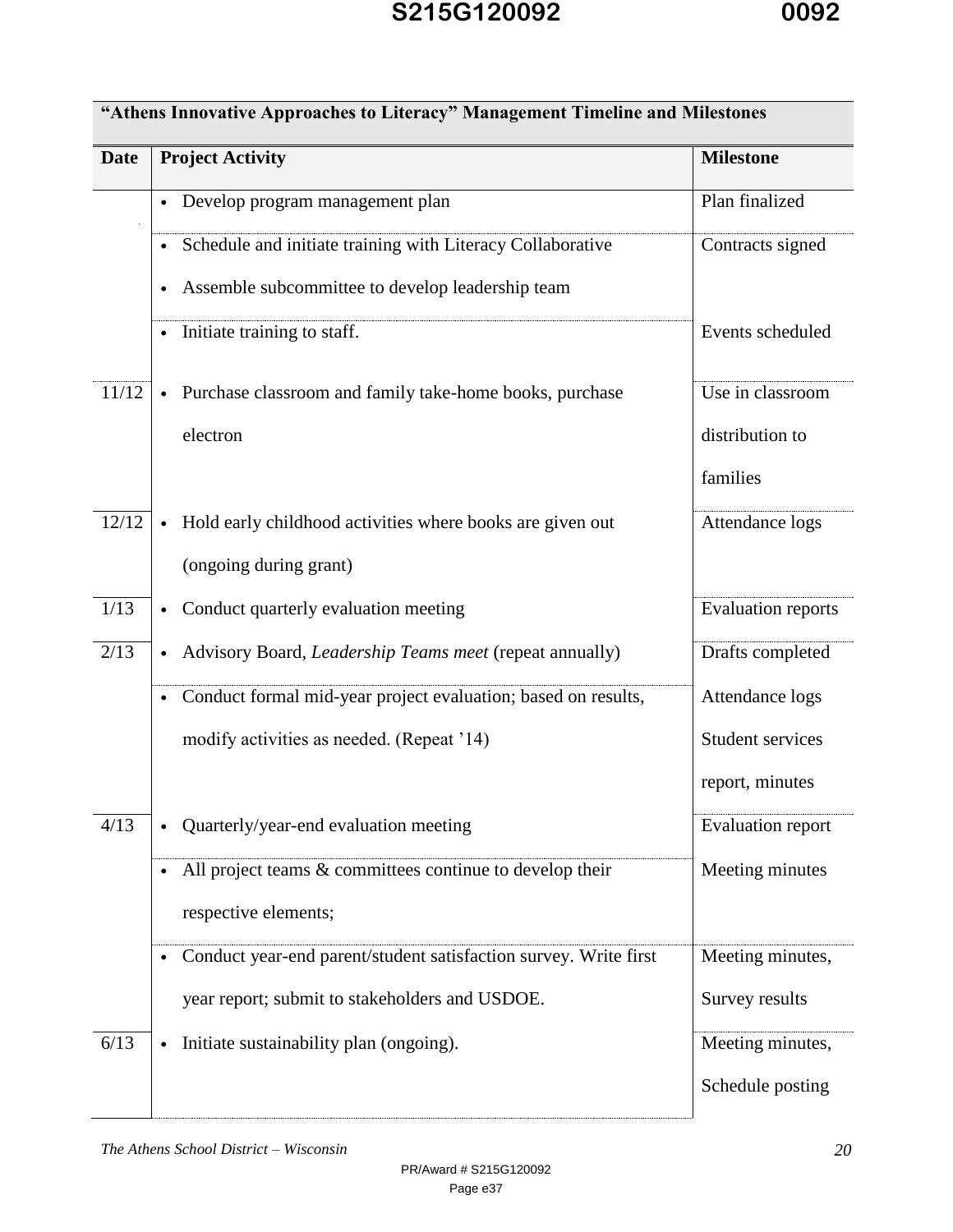| "Athens Innovative Approaches to Literacy" Management Timeline and Milestones |                                                                               |                           |  |  |
|-------------------------------------------------------------------------------|-------------------------------------------------------------------------------|---------------------------|--|--|
| <b>Date</b>                                                                   | <b>Project Activity</b>                                                       | <b>Milestone</b>          |  |  |
| 7/13                                                                          | Quarterly evaluation                                                          | <b>Evaluation reports</b> |  |  |
| 9/13                                                                          | Submit Year Two annual report to USDOE.                                       | Annual report (2)         |  |  |
|                                                                               | Full implementation of IAL, sustainability plan in place<br>$\bullet$         | Evaluation                |  |  |
| 10/13                                                                         | Meet with Advisory Board to reassess objectives and make<br>$\bullet$         | Trainings                 |  |  |
|                                                                               | adjustments where needed.                                                     | scheduled, held;          |  |  |
|                                                                               |                                                                               | Adv. Bd. report           |  |  |
| 6/14                                                                          | Conclude project evaluation; develop final evaluation report and<br>$\bullet$ | District Records,         |  |  |
|                                                                               | distribute to stakeholders and USDOE. End of 24-month Federal                 | meeting minutes           |  |  |
|                                                                               | grant period. Project full part of Athens infrastructure                      | Annual Report (3)         |  |  |

# **(ii) Extent to which the time commitments of the project director and principal investigator and other key project personnel are appropriate and adequate to meet the objectives of the proposed project**

Time commitments of the project director and other key project personnel are described below. Job descriptions of key project personnel are attached.

Superintendent: District Administrator to the School Board of Athens: 5% of contracted time CIA Director: District Coordinator of Curriculum, Instruction and Assessment; designer of staff professional development programs: 10% of contracted time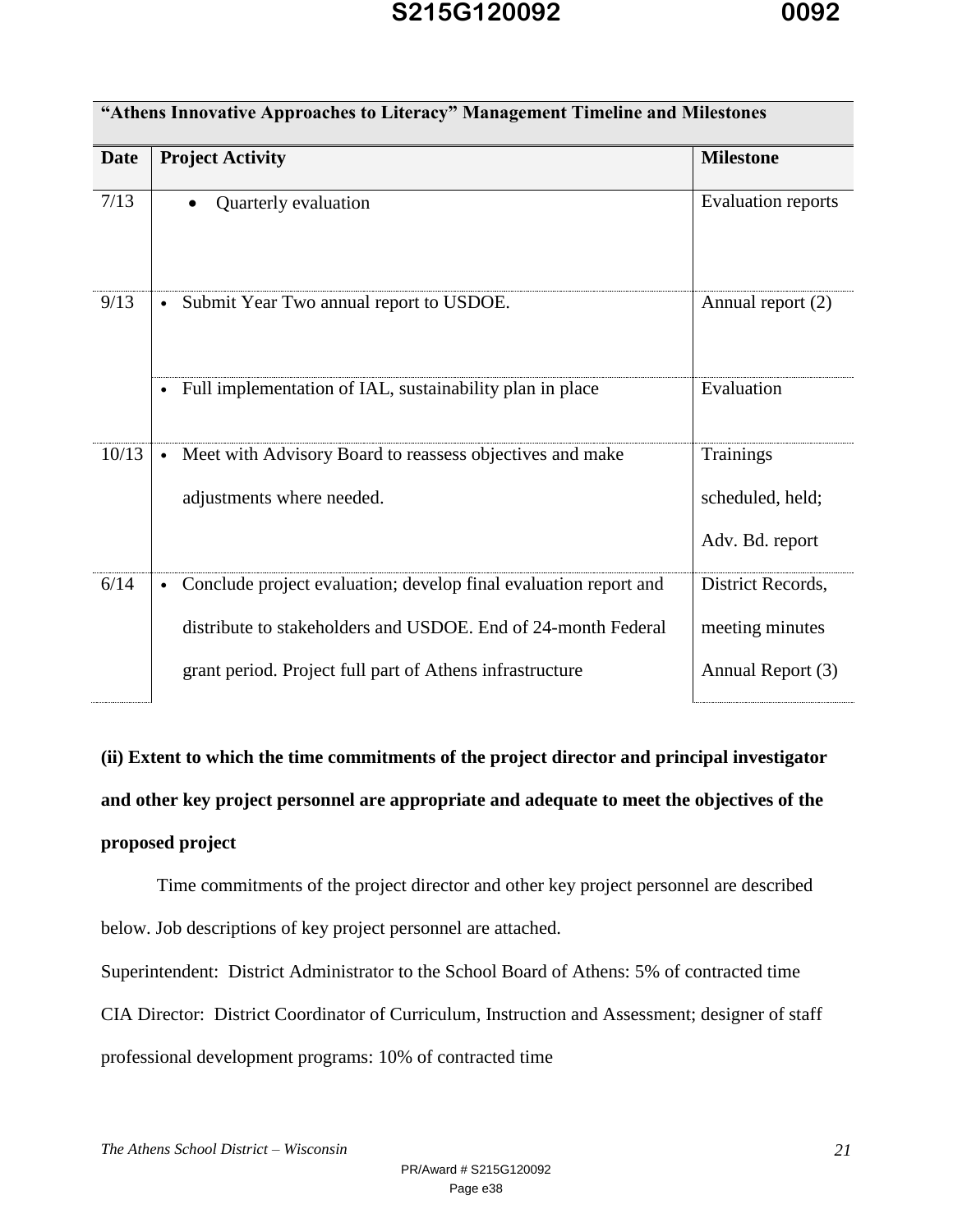Building Principals: MS/HS principal: 5% of contracted time. Elementary principal is the CIA director.

ITLC Director: MS/HS/Elementary media specialist: 10% of contracted time

CESA 9 library consultant: 5% of contracted time.

Pk-5 Literacy Coach: 100% of contracted time.

6-12 Literacy Coach: 100% of contracted time.

Grant activities will be complementary to the on-going school improvement plan of the district. The project director will be the Curriculum, Instruction and Assessment director of the School District of Athens. The middle and high school principals will also be involved in the same key activities at the building level. The Building principals will be on the management team. The library-based literacy coaches will be responsible to provide direct services to students and instructional staff, but also be involved in the assessment of the program and services provided. Professional development activities will be a complementary part of the overall district instructional and support staff professional development plan under the CIA director and MS/HS principal. The project direction team will report monthly to the superintendent for knowledge base of services offered students and professional development activities and assessment. Technology implementation will be under the aegis of the superintendent/systems administrator. The grant program key benchmark activities will be expressed in a Learning Management System (OpenClass) to assure initial planning rationality and continuing points of assessment and provision benchmarks. Third-party evaluators will also apply valid and reliable instruments to provide formative and summative evaluation of the grant program.

**(iii) The adequacy of mechanisms for ensuring high-quality products and services from the proposed project**

*The Athens School District – Wisconsin 22*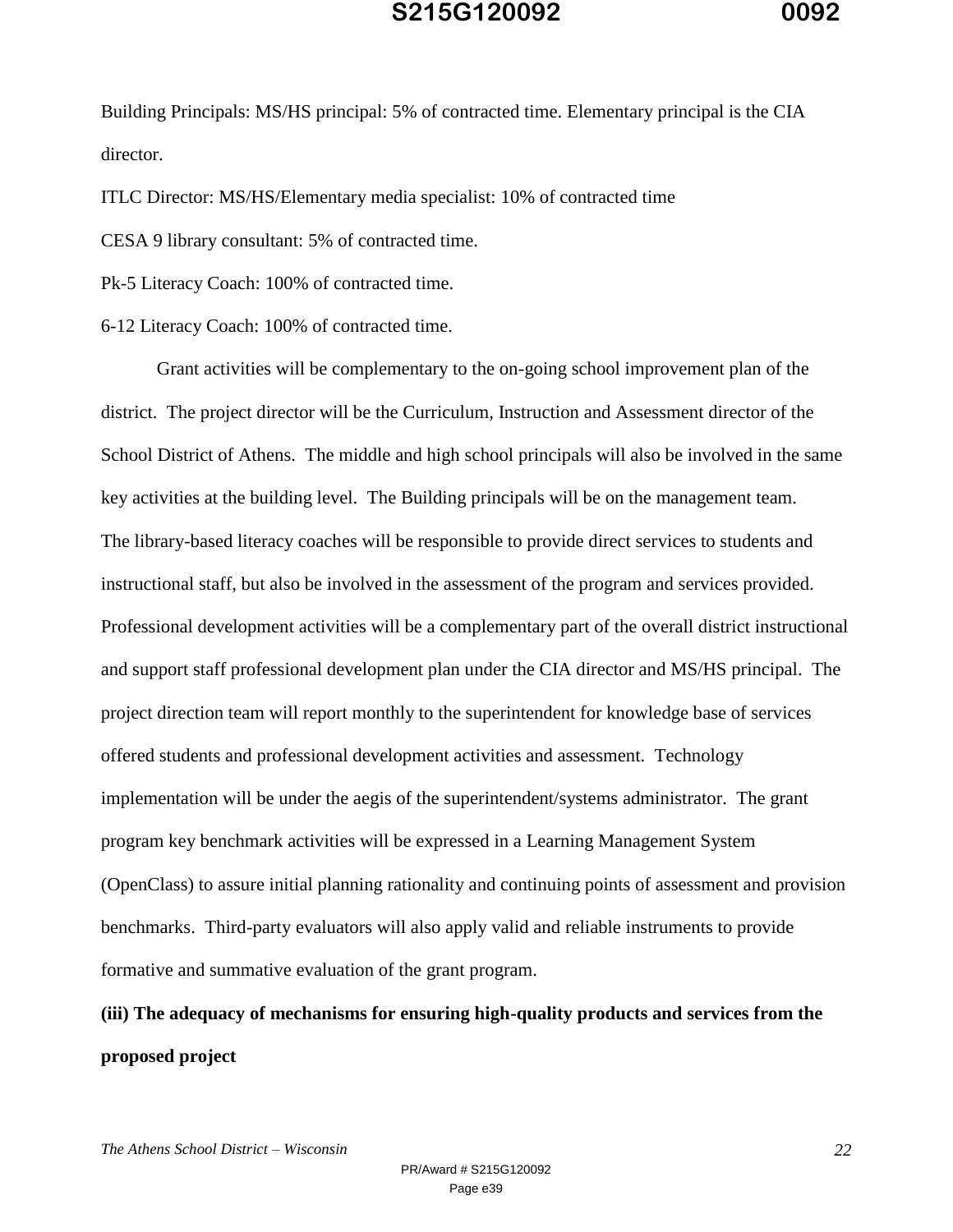Both internal and external evaluation will collect a variety of formative and summative data. **Formative (process) evaluation** will focus on the extent to which daily project activities were implemented in a cost-effective and efficient manner to support. **Summative (outcome) evaluation** will focus on the extent to which the project has impacted the two Government Performance and Results Act (GPRA) measures required of all grantees.

To ensure a high-quality program with significant, long-term impact for our students the contracted evaluator will use a Utilization-Focused Evaluation (UF-E) framework. The Utilization-Focused Evaluation will include formative and summative evaluation of program impact using a mixed method approaches (qualitative and quantitative). This design actively involves users (District Staff, the Advisory Council) in interpreting findings and generating recommendations, allowing users to examine the findings and interpret implications from various perspectives with a focus on the primary intended uses by the primary intended users. Through this process the users, with assistance from the independent evaluator, will identify measurement tools most suited for measuring the impact of the program activities within the context of our community and the student populations (and will include the mandatory GPRA performance measures as discussed above). The evaluator will work with district staff and the Advisory Council to ensure the tools, data collection, and collection methods are scientifically sound. The UF-E allows users to be actively involved in the evaluation process, choosing tools and assisting with data collection, thereby facilitating the users' sense of ownership of the findings and their commitment to act on those findings, thus promoting sustainability. (Please see the attached diagram of the UF-E framework attached.) Feedback and recommendations from the quarterly meetings and/or review with the evaluator will ensure we continue to adjust our program as needed.

#### **F. Quality of Project Evaluation**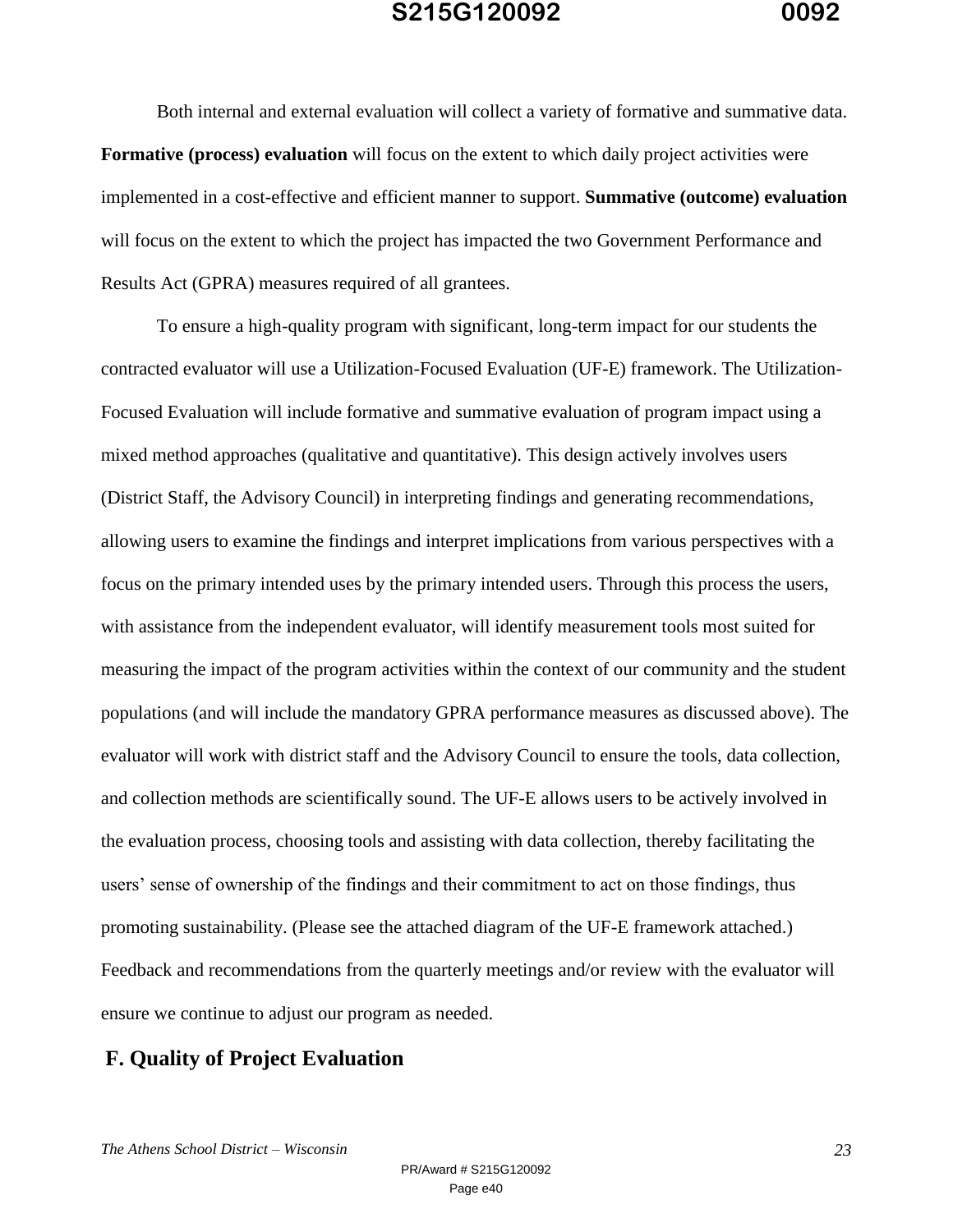**(i) Extent to which the methods of evaluation include the use of objective performance measures that are clearly related to the intended outcomes of the project and will produce quantitative and qualitative data to the extent possible.**

Project outcome objectives are again listed below, with corresponding qualitative and quantitative performance measures are italicized.

**Objective 1:** 50% of the students will gain higher levels of engagement with reading as the variety of Fountas and Pinnell leveled books become available for use at school and home for guided reading groups as evidenced by parent and student surveys, *as measured by behavioral student and parent surveys to access behavioral and attitudinal changes.*

**Objective 2:** 10% of students will improve to grade-level reading and writing performance as indicated by MAPS and local assessments the first year and an additional 10% the second year, as measured by WKCE outcomes.

**Objective 3:** Increase 10% of third grade reading and writing performance to grade level as precursor to future academic success, as measured by WKCE outcomes.

**Objective 4**: 50% of low-income families will participate in book giveaway programs to build their home libraries, as measured by attendance logs.

**(ii) Extent to which the methods of evaluation will provide performance feedback and permit periodic assessment of progress toward achieving intended outcomes**

As previously discussed, ongoing, formative evaluation of our implementation process will play a critical role in ensuring the project is continually responsive to participants' needs. The Project Advisory Board, which will meet quarterly during the life of the grant projects, with help from the external evaluation consultant, will examine data from periodic progress assessments to recommend timely changes to the day-to-day logistics of project implementation. Based on data and information shared at Board meetings, members will be able to use a consultant-developed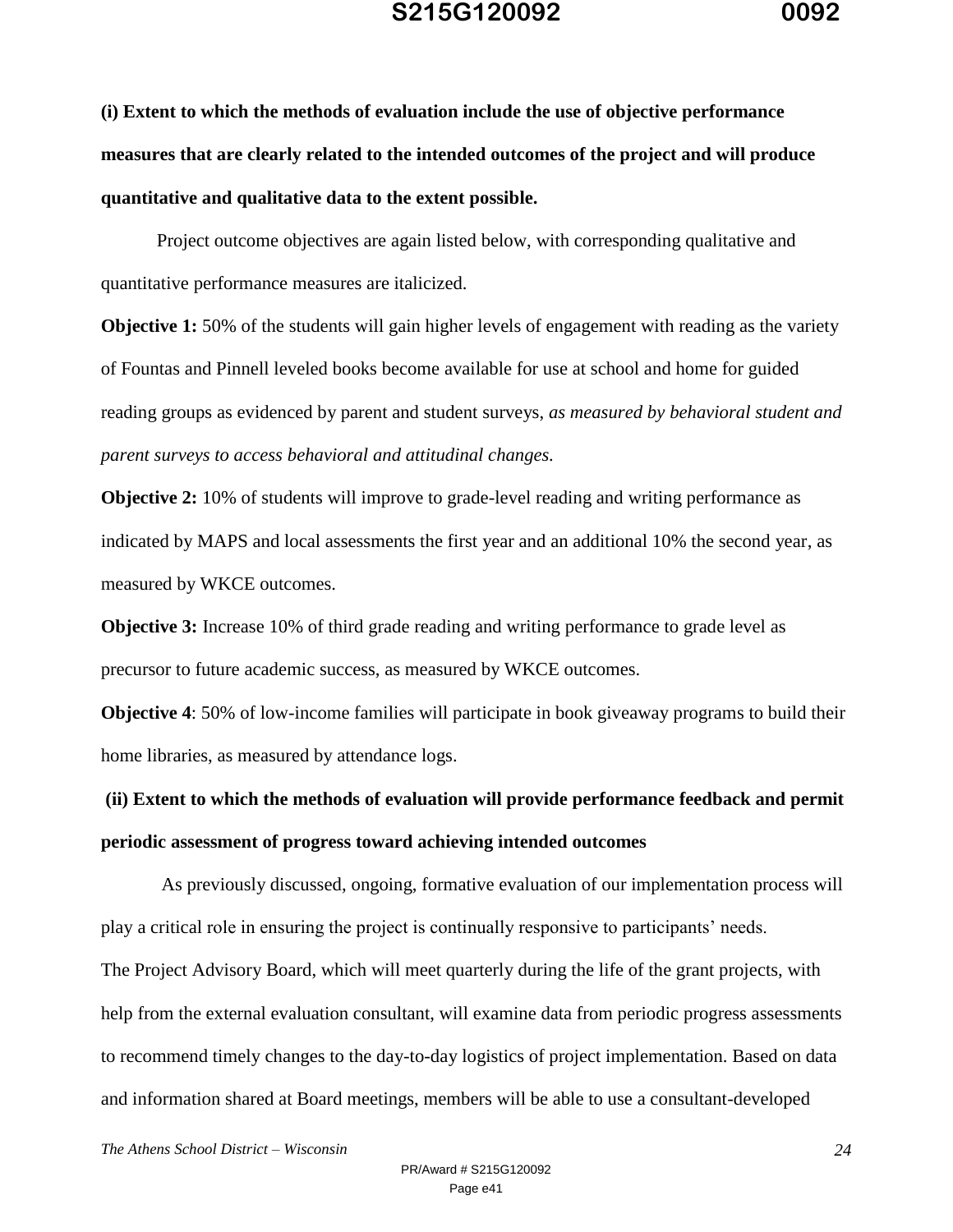process including an action item form and "talking point" questions to help assess program quality, implementation timeliness, cost-efficiency, participation, and overall impact. These assessments will pinpoint challenges (such as low parent turnout at a particular event, or staff resistance to change in a specific building) that will in turn spark development of solutions as well as itemization of the resources needed to implement those solutions.

The Project Director will hold the ultimate responsibility for combining formative project data and summative student and parent outcome data gathered by local staff and advisory personnel with the objective measurements taken by our external evaluator to provide the most complete picture of project progress. The external evaluator will gather this data into a comprehensive annual report for the U.S. Department of Education. The project director will use this to form an annual report to be distributed to staff at each district, the School Boards, community stakeholders and project partners, and the U.S. Department of Education. Information will also be summarized with key accomplishments and outcomes in a condensed version that can be used to communicate to the communities via district newsletters, web sites, press releases and other outlets.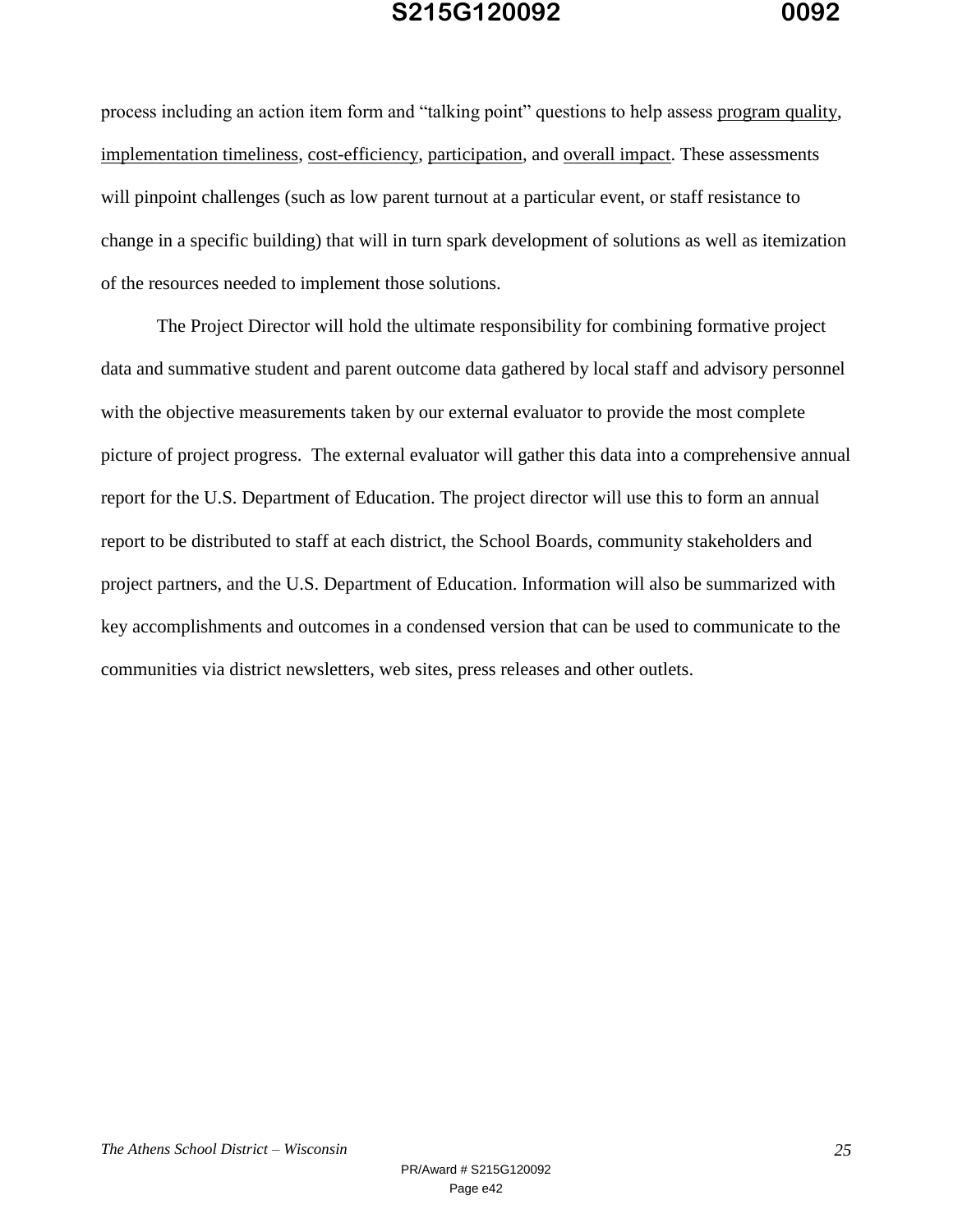#### **Utilization-Focused Evaluation**

The framework of Utilization-Focused Evaluation works to get all stakeholders involved in the evaluation process. It helps make sure that evaluation is not only useful to funders by measuring successes, but also:

- Helps staff make real improvements in the program
- Helps administrators make decisions about future programs
- Helps the community make decisions about resources.



Michael Patton, in his 1997 book *Utilization-Focused Evaluation*, describes the process this way: "Utilizationfocused program evaluation (as opposed to program evaluation in general) is evaluation done for and with specific, intended primary users for specific, intended uses."

The evaluation plan UpFront helps you create at the beginning of a project includes specific steps to gather information from program participants. Just as important, it contains a description of how we will gather information from stakeholders and how we will involve them in the process.

*"Utilization-focused program evaluation (as opposed to program evaluation in general) is evaluation done for and with specific, intended primary users for specific, intended uses." —Michael Patton*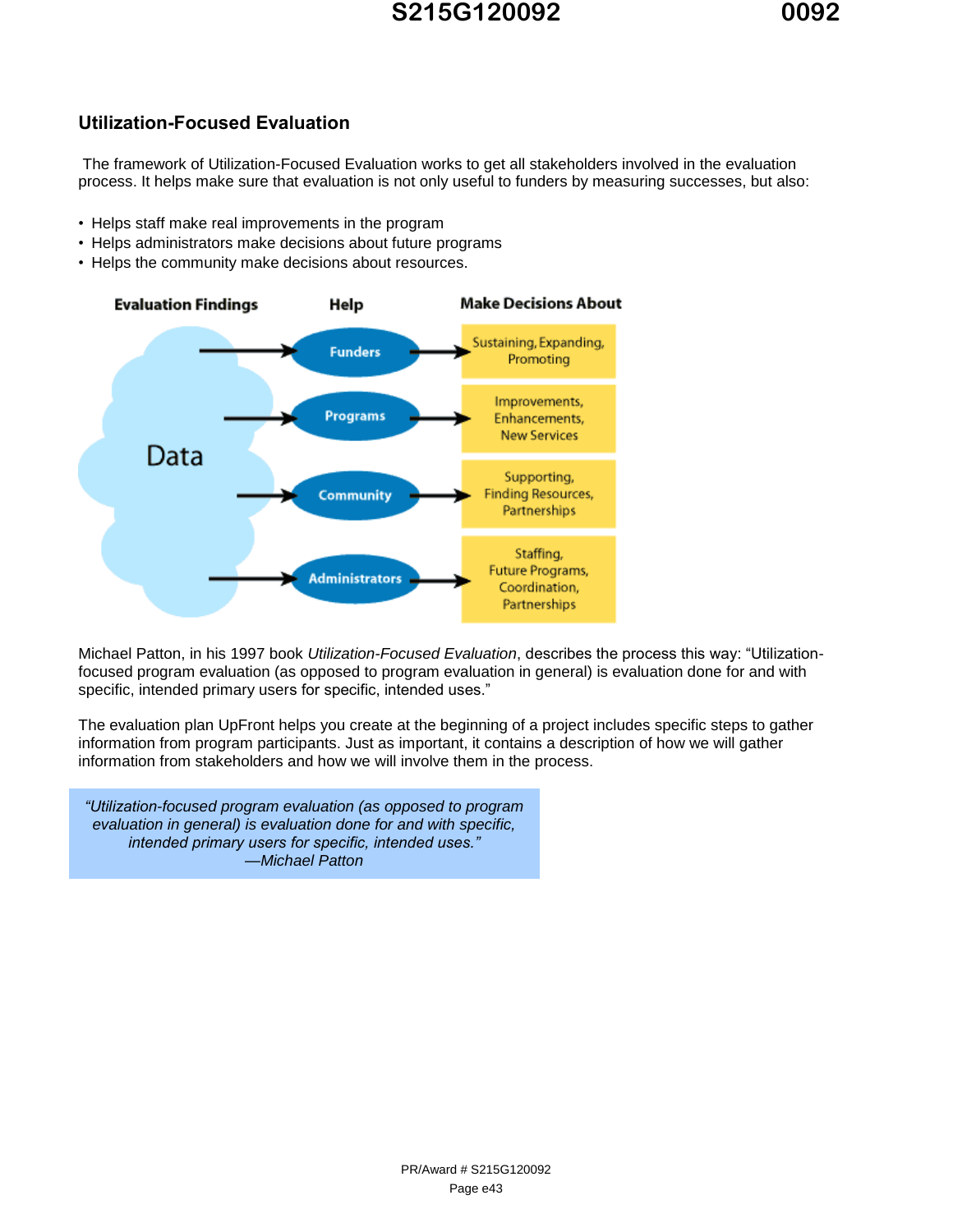#### **PATRICIA McKEOWN**

#### **Grants Specialist/ Lead Evaluator:** GROW Grant Resources/ CESA 6, Fall of 2011 - present

- Assist school districts, educational service agencies and other nonprofit organizations in development of evaluation plans independent of, or as part of state, federal and/or nonprofit grant proposals.
- Conduct local, state and federal grant evaluations, including for the state *Enhancing Education through Technology (E2T2) grant, federal Carol M. White Physical Education Program grant, federal Grant for the Integration of Schools and Mental Health Systems, and federal Elementary and Secondary School Counseling grant, among others.*
- Develop evaluation timelines, tools and processes for qualitative and quantitative data collection.
- Carry out formative (ongoing) and summative (at the end of the project or a set reporting period) data analysis and reporting for grant programs and/or other programs.
- Utilize an array of evaluation tools and processes including online or paper surveys, interviews, focus groups, observation, etc. for most robust reporting.
- Prepare progress updates, interim reports, annual reports, final reports and other informational materials as may be appropriate for clients, stakeholders, and governmental reporting needs.

#### **Grants Specialist/ Grant Writer:** GROW Grant Resources/ CESA 6, 2005 – present

- Consult with school districts and agencies for grant proposal development and submission, including extensive planning and coordination with administrative teams, instructional staff, and other clients.
- Research clients' grant needs, eligibility, grant availability, and proposal requirements.
- Write private, state and federal competitive grants, from needs sections and narratives to management plans, timelines, and evaluation plans.
- Advise clients on multi-year grant planning, conducting needs assessments, incorporating data collection and evaluation, and initial implementation activities.
- Assist school districts, educational service agencies and other nonprofit organizations in development of evaluation plans independent of, or as part of state, federal and/or nonprofit grant proposals.

**Educator:** Middle school English teacher, Perry Tipler Middle School, Oshkosh, Wisconsin, 2003-2005; student teaching and practicum teaching, Madison, Wisconsin 2002-2003.

 Taught reading, writing, literature and communication. Served as advisor to student newspaper at Tipler Middle School. Maintained classroom web page; wrote winning arts grant, allowing literacy students in grades 6-8 to write for an audience and experience a theater troupe performing selected student short stories.

**News reporting, magazine writing/editing, public relations, marketing:** Career experience interviewing, writing, and leading planning and production efforts in the field of journalism.

- Corporate freelance writer in the Madison area for clients such as American Family, Mead & Hunt Consulting Engineers, and the University of Wisconsin-Extension Cooperative Extension, 1993-2000.
- Editor at *Wisconsin Trails* magazine from 1989-93. Wrote feature articles, planned issues, made article assignments to staff and contributing writers, handled revisions.